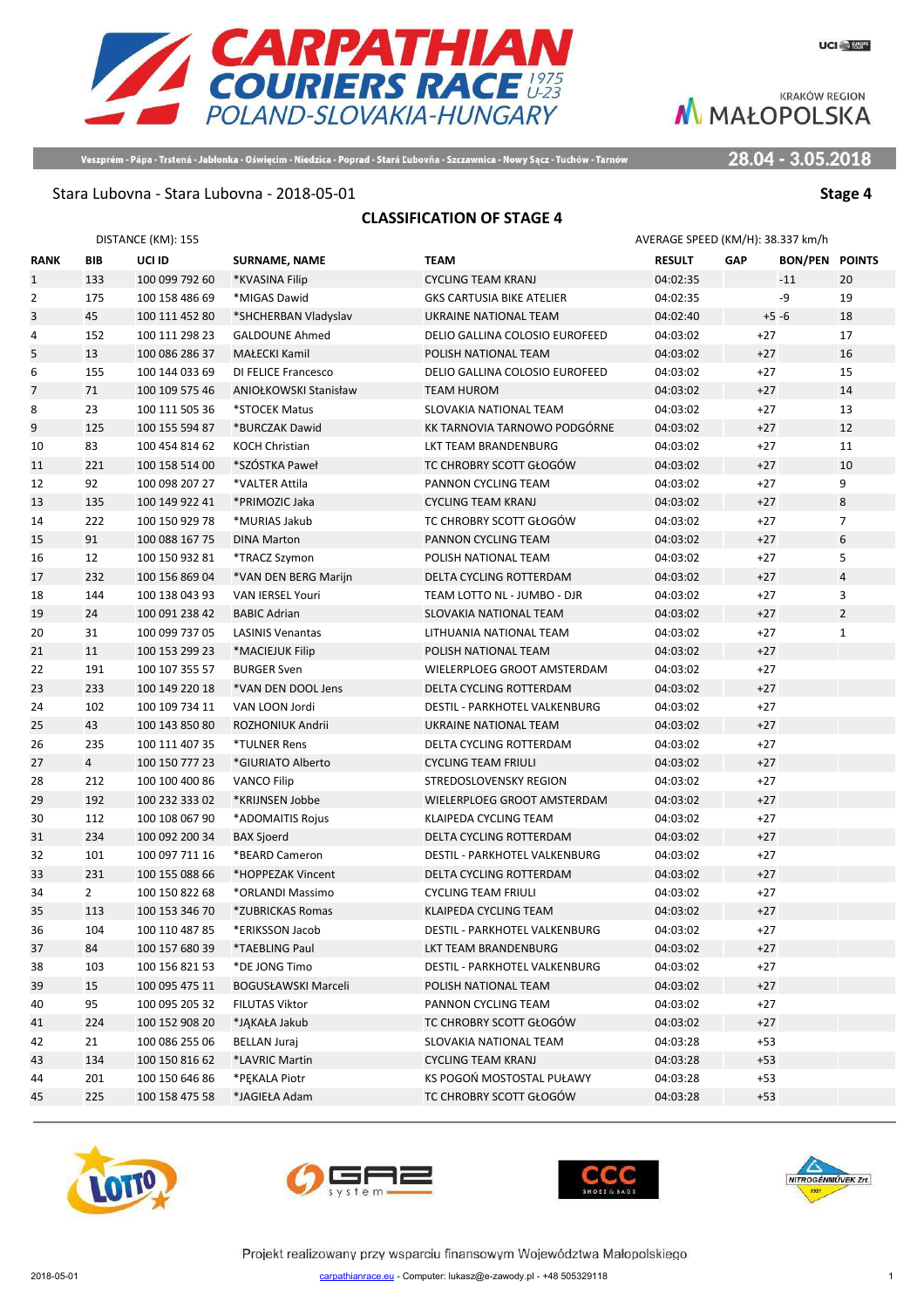

|              |                      |                                  |                                  | Veszprém - Pápa - Trstená - Jabłonka - Oświęcim - Niedzica - Poprad - Stará Ľubovňa - Szczawnica - Nowy Sącz - Tuchów - Tarnów |                      |                    | 28.04 - 3.05.2018 |
|--------------|----------------------|----------------------------------|----------------------------------|--------------------------------------------------------------------------------------------------------------------------------|----------------------|--------------------|-------------------|
| 46           | 203                  | 100 097 260 50                   | STANISZEWSKI Daniel              | KS POGOŃ MOSTOSTAL PUŁAWY                                                                                                      | 04:03:40             | $+1:05$            |                   |
| 47           | $5\overline{)}$      | 100 101 858 89                   | *DONEGA Matteo                   | <b>CYCLING TEAM FRIULI</b>                                                                                                     | 04:03:47             | $+1:12$            |                   |
| 48           | 105                  | 100 093 346 16                   | VAN DER HEIJDEN Maik             | DESTIL - PARKHOTEL VALKENBURG                                                                                                  | 04:03:50             | $+1:15$            |                   |
| 49           | 151                  | 100 151 340 04                   | <b>ZANDRI Francesco</b>          | DELIO GALLINA COLOSIO EUROFEED                                                                                                 | 04:03:50             | $+1:15$            |                   |
| 50           | 204                  | 100 097 178 65                   | SOLIŃSKI Patryk                  | KS POGOŃ MOSTOSTAL PUŁAWY                                                                                                      | 04:03:50             | $+1:15$            |                   |
| 51           | 141                  | 100 152 920 32                   | *SINSCHEK Nils                   | TEAM LOTTO NL - JUMBO - DJR                                                                                                    | 04:03:50             | $+1:15$            |                   |
| 52           | 44                   | 100 161 064 28                   | *SHEVCHENKO Oleksandr            | UKRAINE NATIONAL TEAM                                                                                                          | 04:03:50             | $+1:15$            |                   |
| 53           | 205                  | 100 150 637 77                   | *KUCIO Krzysztof                 | KS POGOŃ MOSTOSTAL PUŁAWY                                                                                                      | 04:03:57             | $+1:22$            |                   |
| 54           | 161                  | 100 158 562 48                   | *KISS Hunor Mate                 | KONTENT DKSI CYCLING TEAM                                                                                                      | 04:03:57             | $+1:22$            |                   |
| 55           | 94                   | 100 096 599 68                   | <b>DINA Daniel</b>               | PANNON CYCLING TEAM                                                                                                            | 04:03:57             | $+1:22$            |                   |
| 56           | 14                   | 100 108 070 93                   | *KRAWCZYK Szymon                 | POLISH NATIONAL TEAM                                                                                                           | 04:04:04             | $+1:29$            |                   |
| 57           | 132                  | 100 153 322 46                   | *CEMAZAR Nik                     | <b>CYCLING TEAM KRANJ</b>                                                                                                      | 04:04:04             | $+1:29$            |                   |
| 58           | 181                  | 100 091 472 82                   | ZAKARIA Akmal Hakim              | <b>TEAM SAPURA CYCLING</b>                                                                                                     | 04:04:04             | $+1:29$            |                   |
| 59           | 182                  | 100 106 473 48                   | MISBAH Muhsin Al Redha           | <b>TEAM SAPURA CYCLING</b>                                                                                                     | 04:04:04             | $+1:29$            |                   |
| 60           | 213                  | 100 155 217 01                   | <b>KASKO David</b>               | STREDOSLOVENSKY REGION                                                                                                         | 04:04:04             | $+1:29$            |                   |
| 61           | $\mathbf{1}$         | 100 138 797 71                   | <b>BAIS Mattia</b>               | <b>CYCLING TEAM FRIULI</b>                                                                                                     | 04:04:17             | $+1:42$            |                   |
| 62           | 122                  | 100 158 491 74                   | *KOSTAŃSKI Mateusz               | KK TARNOVIA TARNOWO PODGÓRNE                                                                                                   | 04:04:17             | $+1:42$            |                   |
| 63           | 223                  | 100 159 969 00                   | <b>WOJTANEK Bartłomiej</b>       | TC CHROBRY SCOTT GŁOGÓW                                                                                                        | 04:04:17             | $+1:42$            |                   |
| 64           | 123                  | 100 161 452 28                   | *BYSTRZYCKI Wojciech             | KK TARNOVIA TARNOWO PODGÓRNE                                                                                                   | 04:04:17             | $+1:42$            |                   |
| 65           | 25                   | 100 110 758 65                   | *VLCAK Martin                    | SLOVAKIA NATIONAL TEAM                                                                                                         | 04:04:17             | $+1:42$            |                   |
| 66           | 211                  | 100 161 344 17                   | *PODOLAK Patrik                  | STREDOSLOVENSKY REGION                                                                                                         | 04:04:17             | $+1:42$            |                   |
| 67           | 171                  | 100 155 596 89                   | *WISZNIEWSKI Kacper              | <b>GKS CARTUSIA BIKE ATELIER</b>                                                                                               | 04:04:26             | $+1:51$            |                   |
| 68           | 202                  | 100 093 371 41                   | GÓRECKI Patryk                   | KS POGOŃ MOSTOSTAL PUŁAWY                                                                                                      | 04:04:34             | $+1:59$            |                   |
| 69           | 195                  | 100 228 548 00                   | <b>STEINBUSCH Joep</b>           | WIELERPLOEG GROOT AMSTERDAM                                                                                                    | 04:05:11             | $+2:36$            |                   |
| 70           | 193                  | 100 147 607 54                   | *MOURIS Teun                     | WIELERPLOEG GROOT AMSTERDAM                                                                                                    | 04:05:11             | $+2:36$            |                   |
| 71           | 42                   | 100 111 381 09                   | MUSIIENKO Bohdan                 | UKRAINE NATIONAL TEAM                                                                                                          | 04:05:11             | $+2:36$            |                   |
| 72           | 61                   | 100 095 006 27                   | <b>MORICZ Daniel</b>             | KOBANYA CYCLING TEAM                                                                                                           | 04:05:11             | $+2:36$            |                   |
| 73           | 162                  | 100 236 495 90                   | <b>SZENTPETERI Andras</b>        | KONTENT DKSI CYCLING TEAM                                                                                                      | 04:05:11             | $+2:36$            |                   |
| 74           | 63                   | 100 150 842 88                   | *ISTLSTEKKER Zsolt               | KOBANYA CYCLING TEAM                                                                                                           | 04:05:11             | $+2:36$            |                   |
| 75           | 35                   | 100 159 920 48                   | *VAITAITIS Kestutis              | LITHUANIA NATIONAL TEAM                                                                                                        | 04:05:11             | $+2:36$            |                   |
| 76           | 183                  | 100 159 769 91                   | *SAHARIL Muhammamad Fitri        | <b>TEAM SAPURA CYCLING</b>                                                                                                     | 04:05:11             | $+2:36$            |                   |
| 77           | 73                   | 100 563 037 33                   | *MANOWSKI Mateusz                | <b>TEAM HUROM</b>                                                                                                              | 04:05:11             | $+2:36$            |                   |
| 78           | 154                  | 100 150 801 47                   | *PELI Flavio                     | DELIO GALLINA COLOSIO EUROFEED                                                                                                 | 04:05:11             | $+2:36$            |                   |
| 79           | 153                  | 100 097 807 15                   | <b>RADICE Raffaele</b>           | DELIO GALLINA COLOSIO EUROFEED                                                                                                 | 04:05:11             | $+2:36$            |                   |
| 80           | 111                  | 100 101 703 31                   | <b>BENIUSIS Justas</b>           | KLAIPEDA CYCLING TEAM                                                                                                          | 04:05:11             | $+2:36$            |                   |
| 81           | 93                   | 100 112 209 61                   | *SZABO Miklos                    | PANNON CYCLING TEAM                                                                                                            | 04:05:11             | $+2:36$            |                   |
| 82           | 81                   | 100 093 465 38                   | <b>APPELT Leo</b>                | LKT TEAM BRANDENBURG                                                                                                           | 04:05:11             | $+2:36$            |                   |
| 83           | 194                  | 100 228 620 72                   | <b>KROEZE Thimo</b>              | WIELERPLOEG GROOT AMSTERDAM                                                                                                    | 04:05:29             | $+2:54$<br>$+2:54$ |                   |
| 84           | 22<br>$\overline{3}$ | 100 097 706 11                   | *OROS Samuel                     | SLOVAKIA NATIONAL TEAM                                                                                                         | 04:05:29             |                    |                   |
| 85           | 131                  | 100 151 318 79<br>100 138 157 13 | *BAIS Davide<br>COTAR Luka       | <b>CYCLING TEAM FRIULI</b>                                                                                                     | 04:07:02<br>04:07:42 | $+4:27$<br>$+5:07$ |                   |
| 86           |                      |                                  |                                  | <b>CYCLING TEAM KRANJ</b><br>KK TARNOVIA TARNOWO PODGÓRNE                                                                      |                      |                    |                   |
| 87<br>88     | 124<br>215           | 100 524 944 61<br>100 157 829 91 | *ŁAMASZEWSKI Jan<br>HLOZA Michal | STREDOSLOVENSKY REGION                                                                                                         | 04:09:59<br>04:10:18 | $+7:24$<br>$+7:43$ |                   |
| 89           | 172                  | 100 484 464 30                   | *KRUKOWSKI Jan                   | <b>GKS CARTUSIA BIKE ATELIER</b>                                                                                               | 04:10:18             | $+7:43$            |                   |
|              | 165                  | 100 562 386 61                   |                                  |                                                                                                                                | <b>DNF</b>           |                    |                   |
|              |                      |                                  | SASVARI Daniel                   | KONTENT DKSI CYCLING TEAM                                                                                                      |                      |                    |                   |
| ON THE START |                      |                                  | 90                               |                                                                                                                                |                      |                    |                   |
| CTADTTD      |                      |                                  | nn                               |                                                                                                                                |                      |                    |                   |

**STARTED 90 FINISHED 89**







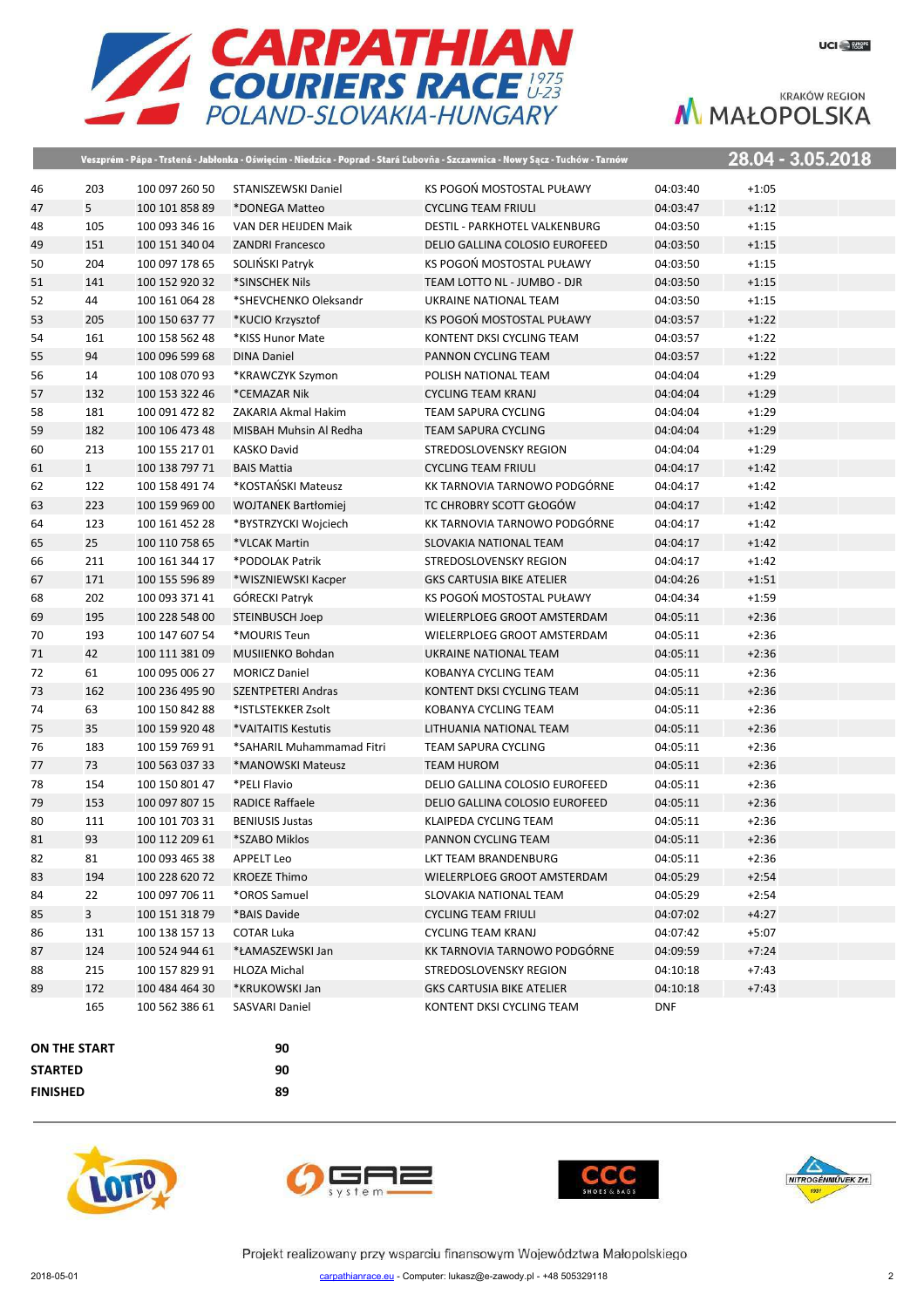

28.04 - 3.05.2018

Veszprém - Pápa - Trstená - Jabłonka - Oświęcim - Niedzica - Poprad - Stará Ľubovňa - Szczawnica - Nowy Sącz - Tuchów - Tarnów

#### **DISQUALIFIED 0**

# **TEAM CLASSIFICATION STAGE 4**

| <b>RANK</b>    | <b>CODE</b> | <b>TEAM</b>                          | <b>COUNTRY</b> | <b>RESULT</b> | <b>GAP</b> |
|----------------|-------------|--------------------------------------|----------------|---------------|------------|
| $\mathbf{1}$   | <b>CCK</b>  | <b>CYCLING TEAM KRANJ</b>            | <b>SLO</b>     | 12:09:05      |            |
| 2              | <b>POL</b>  | POLISH NATIONAL TEAM                 | POL            | 12:09:06      | $+1$       |
| 3              | <b>CHR</b>  | TC CHROBRY SCOTT GŁOGÓW              | POL            | 12:09:06      | $+1$       |
| 4              | <b>DCR</b>  | DELTA CYCLING ROTTERDAM              | <b>NED</b>     | 12:09:06      | $+1$       |
| 5              | <b>PNN</b>  | PANNON CYCLING TEAM                  | <b>HUN</b>     | 12:09:06      | $+1$       |
| 6              | <b>DES</b>  | <b>DESTIL - PARKHOTEL VALKENBURG</b> | <b>NED</b>     | 12:09:06      | $+1$       |
| $\overline{7}$ | <b>SVK</b>  | SLOVAKIA NATIONAL TEAM               | <b>SVK</b>     | 12:09:32      | $+27$      |
| 8              | <b>UKR</b>  | UKRAINE NATIONAL TEAM                | UKR            | 12:09:32      | $+27$      |
| 9              | <b>FRI</b>  | <b>CYCLING TEAM FRIULI</b>           | <b>ITA</b>     | 12:09:51      | $+46$      |
| 10             | <b>DEL</b>  | DELIO GALLINA COLOSIO EUROFEED       | <b>ITA</b>     | 12:09:54      | $+49$      |
| 11             | <b>POG</b>  | KS POGOŃ MOSTOSTAL PUŁAWY            | <b>POL</b>     | 12:10:58      | $+1:53$    |
| 12             | <b>WIE</b>  | WIELERPLOEG GROOT AMSTERDAM          | <b>NED</b>     | 12:11:15      | $+2:10$    |
| 13             | <b>LKT</b>  | <b>LKT TEAM BRANDENBURG</b>          | <b>GER</b>     | 12:11:15      | $+2:10$    |
| 14             | <b>KCT</b>  | KLAIPEDA CYCLING TEAM                | LTU            | 12:11:15      | $+2:10$    |
| 15             | <b>SSR</b>  | <b>STREDOSLOVENSKY REGION</b>        | <b>SVK</b>     | 12:11:23      | $+2:18$    |
| 16             | <b>TAR</b>  | KK TARNOVIA TARNOWO PODGÓRNE         | POL            | 12:11:36      | $+2:31$    |
| 17             | <b>TSC</b>  | <b>TEAM SAPURA CYCLING</b>           | <b>MAS</b>     | 12:13:19      | $+4:14$    |
| 18             | <b>GKS</b>  | <b>GKS CARTUSIA BIKE ATELIER</b>     | POL            | 12:17:19      | $+8:14$    |

### **MOUNTAIN PREMIE ON STAGE 4**

|              |                            | 26 KM Toporecke Sedlo, KAT. 1     |                                  |               |
|--------------|----------------------------|-----------------------------------|----------------------------------|---------------|
| <b>RANK</b>  | <b>BIB</b>                 | <b>SURNAME, NAME</b>              | <b>TEAM</b>                      | <b>POINTS</b> |
| 1            | 133                        | <b>KVASINA Filip</b>              | <b>CYCLING TEAM KRANJ</b>        | 3             |
| 2            | 175                        | <b>MIGAS Dawid</b>                | <b>GKS CARTUSIA BIKE ATELIER</b> | 2             |
| 3            | 45                         | SHCHERBAN Vladyslav               | UKRAINE NATIONAL TEAM            | 1             |
|              | 41 KM Stranany, KAT. 1     |                                   |                                  |               |
| <b>RANK</b>  | <b>BIB</b>                 | <b>SURNAME, NAME</b>              | <b>TEAM</b>                      | <b>POINTS</b> |
| $\mathbf{1}$ | 133                        | <b>KVASINA Filip</b>              | <b>CYCLING TEAM KRANJ</b>        | 3             |
| 2            | 175                        | MIGAS Dawid                       | <b>GKS CARTUSIA BIKE ATELIER</b> | 2             |
| 3            | 45                         | SHCHERBAN Vladyslav               | UKRAINE NATIONAL TEAM            |               |
|              |                            | 122 KM Toporecke Sedlo II, KAT. 1 |                                  |               |
| <b>RANK</b>  | <b>BIB</b>                 | <b>SURNAME, NAME</b>              | <b>TEAM</b>                      | <b>POINTS</b> |
| 1            | 133                        | <b>KVASINA Filip</b>              | <b>CYCLING TEAM KRANJ</b>        | 3             |
| 2            | 175                        | <b>MIGAS Dawid</b>                | <b>GKS CARTUSIA BIKE ATELIER</b> |               |
| 3            | 45                         | SHCHERBAN Vladyslav               | UKRAINE NATIONAL TEAM            |               |
|              | 138 KM Stranany II, KAT. 1 |                                   |                                  |               |
| <b>RANK</b>  | <b>BIB</b>                 | <b>SURNAME, NAME</b>              | <b>TEAM</b>                      | <b>POINTS</b> |
| 1            | 133                        | KVASINA Filip                     | <b>CYCLING TEAM KRANJ</b>        |               |
| 2            | 175                        | MIGAS Dawid                       | <b>GKS CARTUSIA BIKE ATELIER</b> |               |
| 3            | 45                         | SHCHERBAN Vladyslav               | UKRAINE NATIONAL TEAM            |               |
|              |                            |                                   |                                  |               |







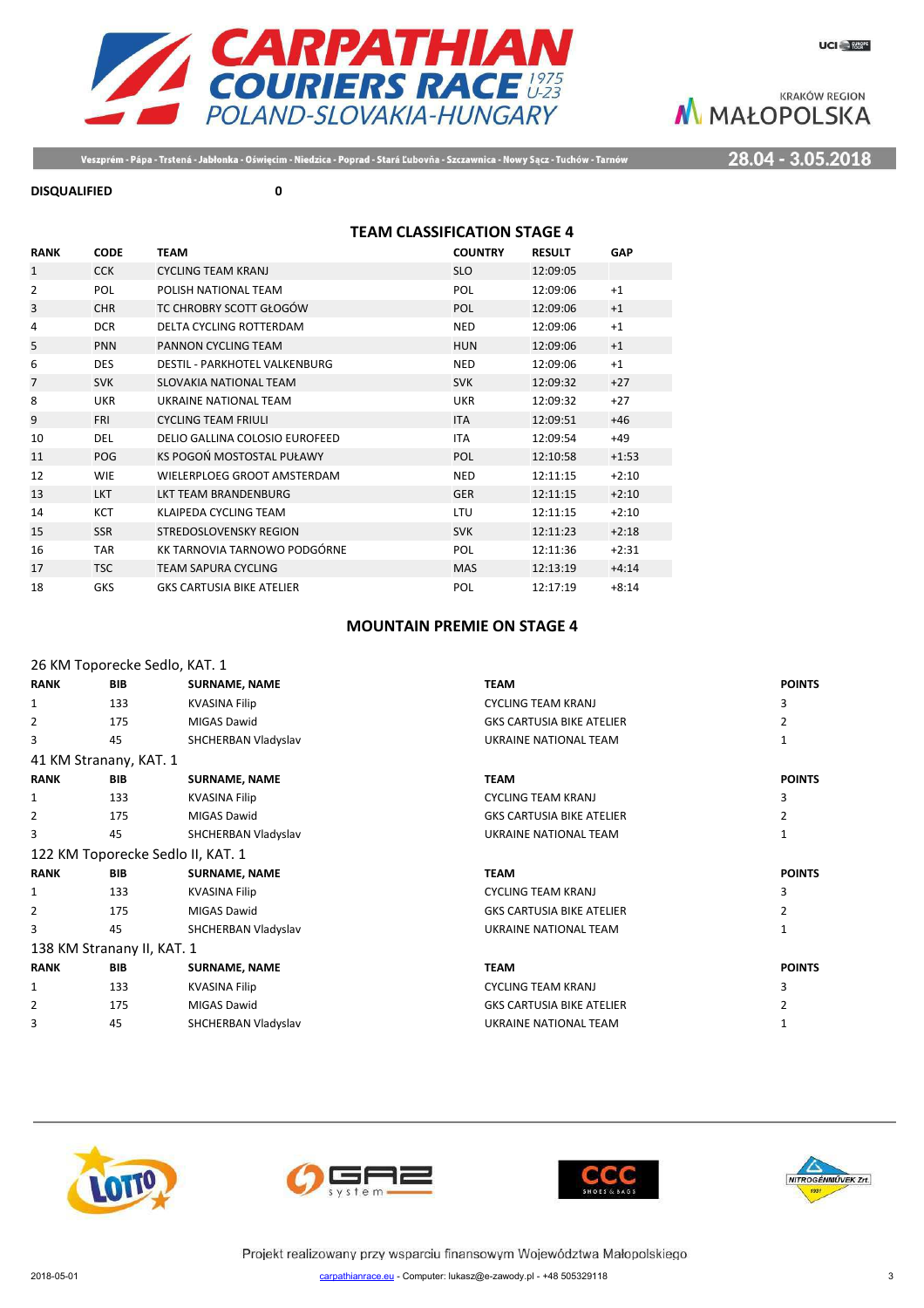

Veszprém - Pápa - Trstená - Jabłonka - Oświęcim - Niedzica - Poprad - Stará Ľubovňa - Szczawnica - Nowy Sącz - Tuchów - Tarnów

# 28.04 - 3.05.2018

# **SPRINT PREMIE ON STAGE 4**

### 66 KM Podolinec, KAT. 1

| <b>RANK</b> | <b>BIB</b> | <b>SURNAME, NAME</b> | ΤΕΛΜ                             | <b>POINTS</b> | <b>BON</b>               |
|-------------|------------|----------------------|----------------------------------|---------------|--------------------------|
|             | 175        | MIGAS Dawid          | <b>GKS CARTUSIA BIKE ATELIER</b> |               | -3                       |
| ∠           | 45         | SHCHERBAN Vladyslav  | UKRAINE NATIONAL TEAM            |               | $\overline{\phantom{a}}$ |
|             | 133        | KVASINA Filip        | CYCLING TEAM KRANJ               |               | - 1                      |









Projekt realizowany przy wsparciu finansowym Województwa Małopolskiego 2018-05-01 carpathianrace.eu - Computer: lukasz@e-zawody.pl - +48 505329118 4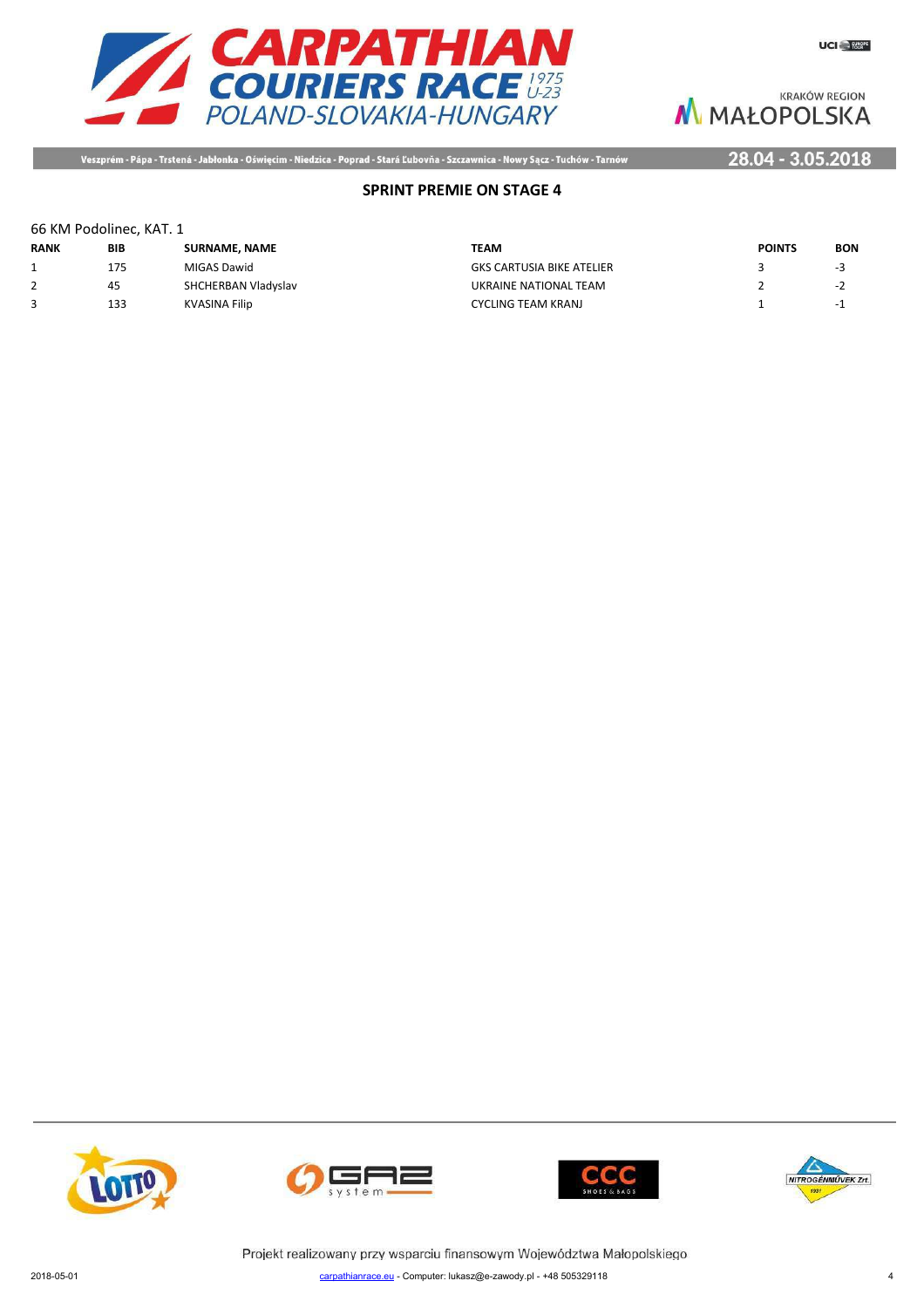

Veszprém - Pápa - Trstená - Jabłonka - Oświęcim - Niedzica - Poprad - Stará Ľubovňa - Szczawnica - Nowy Sącz - Tuchów - Tarnów

28.04 - 3.05.2018

# **INDIVIDUAL GENERAL CLASSIFICATION - MAŁOPOLSKA**

|                | DISTANCE (KM): 486 |                |                            | AVERAGE SPEED (KM/H): 43.12 km/h |               |            |
|----------------|--------------------|----------------|----------------------------|----------------------------------|---------------|------------|
| <b>RANK</b>    | BIB                | UCI ID         | SURNAME, NAME              | <b>TEAM</b>                      | <b>RESULT</b> | <b>GAP</b> |
| $\mathbf{1}$   | 234                | 100 092 200 34 | <b>BAX Sjoerd</b>          | DELTA CYCLING ROTTERDAM          | 11:16:07      |            |
| $\overline{2}$ | 83                 | 100 454 814 62 | <b>KOCH Christian</b>      | LKT TEAM BRANDENBURG             | 11:16:30      | $+23$      |
| $\mathsf{3}$   | 91                 | 100 088 167 75 | <b>DINA Marton</b>         | PANNON CYCLING TEAM              | 11:16:32      | $+25$      |
| 4              | 11                 | 100 153 299 23 | *MACIEJUK Filip            | POLISH NATIONAL TEAM             | 11:16:33      | $+26$      |
| 5              | $\overline{4}$     | 100 150 777 23 | *GIURIATO Alberto          | <b>CYCLING TEAM FRIULI</b>       | 11:16:37      | $+30$      |
| 6              | 233                | 100 149 220 18 | *VAN DEN DOOL Jens         | DELTA CYCLING ROTTERDAM          | 11:16:40      | $+33$      |
| $\overline{7}$ | 191                | 100 107 355 57 | <b>BURGER Sven</b>         | WIELERPLOEG GROOT AMSTERDAM      | 11:16:55      | $+48$      |
| 8              | 102                | 100 109 734 11 | VAN LOON Jordi             | DESTIL - PARKHOTEL VALKENBURG    | 11:17:10      | $+1:03$    |
| 9              | 31                 | 100 099 737 05 | <b>LASINIS Venantas</b>    | LITHUANIA NATIONAL TEAM          | 11:17:14      | $+1:07$    |
| 10             | $\mathbf{1}$       | 100 138 797 71 | <b>BAIS Mattia</b>         | <b>CYCLING TEAM FRIULI</b>       | 11:17:41      | $+1:34$    |
| 11             | 5                  | 100 101 858 89 | *DONEGA Matteo             | <b>CYCLING TEAM FRIULI</b>       | 11:18:15      | $+2:08$    |
| 12             | 13                 | 100 086 286 37 | MAŁECKI Kamil              | POLISH NATIONAL TEAM             | 11:18:16      | $+2:09$    |
| 13             | $\overline{2}$     | 100 150 822 68 | *ORLANDI Massimo           | <b>CYCLING TEAM FRIULI</b>       | 11:18:19      | $+2:12$    |
| 14             | 92                 | 100 098 207 27 | *VALTER Attila             | PANNON CYCLING TEAM              | 11:18:31      | $+2:24$    |
| 15             | 135                | 100 149 922 41 | *PRIMOZIC Jaka             | <b>CYCLING TEAM KRANJ</b>        | 11:18:34      | $+2:27$    |
| 16             | 235                | 100 111 407 35 | *TULNER Rens               | DELTA CYCLING ROTTERDAM          | 11:18:38      | $+2:31$    |
| 17             | 133                | 100 099 792 60 | *KVASINA Filip             | <b>CYCLING TEAM KRANJ</b>        | 11:18:40      | $+2:33$    |
| 18             | 101                | 100 097 711 16 | *BEARD Cameron             | DESTIL - PARKHOTEL VALKENBURG    | 11:18:41      | $+2:34$    |
| 19             | 15                 | 100 095 475 11 | <b>BOGUSŁAWSKI Marceli</b> | POLISH NATIONAL TEAM             | 11:18:49      | $+2:42$    |
| 20             | 12                 | 100 150 932 81 | *TRACZ Szymon              | POLISH NATIONAL TEAM             | 11:18:50      | $+2:43$    |
| 21             | 224                | 100 152 908 20 | *JAKAŁA Jakub              | TC CHROBRY SCOTT GŁOGÓW          | 11:18:54      | $+2:47$    |
| 22             | 125                | 100 155 594 87 | *BURCZAK Dawid             | KK TARNOVIA TARNOWO PODGÓRNE     | 11:18:55      | $+2:48$    |
| 23             | 95                 | 100 095 205 32 | <b>FILUTAS Viktor</b>      | PANNON CYCLING TEAM              | 11:18:56      | $+2:49$    |
| 24             | 103                | 100 156 821 53 | *DE JONG Timo              | DESTIL - PARKHOTEL VALKENBURG    | 11:18:56      | $+2:49$    |
| 25             | 155                | 100 144 033 69 | DI FELICE Francesco        | DELIO GALLINA COLOSIO EUROFEED   | 11:18:56      | $+2:49$    |
| 26             | 201                | 100 150 646 86 | *PEKALA Piotr              | KS POGOŃ MOSTOSTAL PUŁAWY        | 11:19:02      | $+2:55$    |
| 27             | 21                 | 100 086 255 06 | <b>BELLAN Juraj</b>        | SLOVAKIA NATIONAL TEAM           | 11:19:02      | $+2:55$    |
| 28             | 43                 | 100 143 850 80 | ROZHONIUK Andrii           | UKRAINE NATIONAL TEAM            | 11:19:12      | $+3:05$    |
| 29             | 104                | 100 110 487 85 | *ERIKSSON Jacob            | DESTIL - PARKHOTEL VALKENBURG    | 11:19:12      | $+3:05$    |
| 30             | 23                 | 100 111 505 36 | *STOCEK Matus              | SLOVAKIA NATIONAL TEAM           | 11:19:13      | $+3:06$    |
| 31             | 141                | 100 152 920 32 | *SINSCHEK Nils             | TEAM LOTTO NL - JUMBO - DJR      | 11:19:14      | $+3:07$    |
| 32             | 192                | 100 232 333 02 | *KRIJNSEN Jobbe            | WIELERPLOEG GROOT AMSTERDAM      | 11:19:16      | $+3:09$    |
| 33             | 84                 | 100 157 680 39 | *TAEBLING Paul             | LKT TEAM BRANDENBURG             | 11:19:16      | $+3:09$    |
| 34             | 231                | 100 155 088 66 | *HOPPEZAK Vincent          | DELTA CYCLING ROTTERDAM          | 11:19:22      | $+3:15$    |
| 35             | 232                | 100 156 869 04 | *VAN DEN BERG Marijn       | <b>DELTA CYCLING ROTTERDAM</b>   | 11:19:22      | $+3:15$    |
| 36             | 221                | 100 158 514 00 | *SZÓSTKA Paweł             | TC CHROBRY SCOTT GŁOGÓW          | 11:19:22      | $+3:15$    |
| 37             | 153                | 100 097 807 15 | RADICE Raffaele            | DELIO GALLINA COLOSIO EUROFEED   | 11:19:24      | $+3:17$    |
| 38             | 222                | 100 150 929 78 | *MURIAS Jakub              | TC CHROBRY SCOTT GŁOGÓW          | 11:19:25      | $+3:18$    |
| 39             | 45                 | 100 111 452 80 | *SHCHERBAN Vladyslav       | UKRAINE NATIONAL TEAM            | 11:19:29      | $+3:22$    |
| 40             | 24                 | 100 091 238 42 | <b>BABIC Adrian</b>        | SLOVAKIA NATIONAL TEAM           | 11:19:29      | $+3:22$    |
| 41             | 144                | 100 138 043 93 | VAN IERSEL Youri           | TEAM LOTTO NL - JUMBO - DJR      | 11:19:31      | $+3:24$    |
| 42             | 225                | 100 158 475 58 | *JAGIEŁA Adam              | TC CHROBRY SCOTT GŁOGÓW          | 11:19:36      | $+3:29$    |
| 43             | 71                 | 100 109 575 46 | ANIOŁKOWSKI Stanisław      | TEAM HUROM                       | 11:19:38      | $+3:31$    |
| 44             | 94                 | 100 096 599 68 | <b>DINA Daniel</b>         | PANNON CYCLING TEAM              | 11:19:46      | $+3:39$    |
| 45             | 134                | 100 150 816 62 | *LAVRIC Martin             | <b>CYCLING TEAM KRANJ</b>        | 11:19:47      | $+3:40$    |
| 46             | 212                | 100 100 400 86 | <b>VANCO Filip</b>         | STREDOSLOVENSKY REGION           | 11:19:49      | $+3:42$    |
| 47             | 161                | 100 158 562 48 | *KISS Hunor Mate           | KONTENT DKSI CYCLING TEAM        | 11:19:52      | $+3:45$    |









Projekt realizowany przy wsparciu finansowym Województwa Małopolskiego 2018-05-01 carpathianrace.eu - Computer: lukasz@e-zawody.pl - +48 505329118 5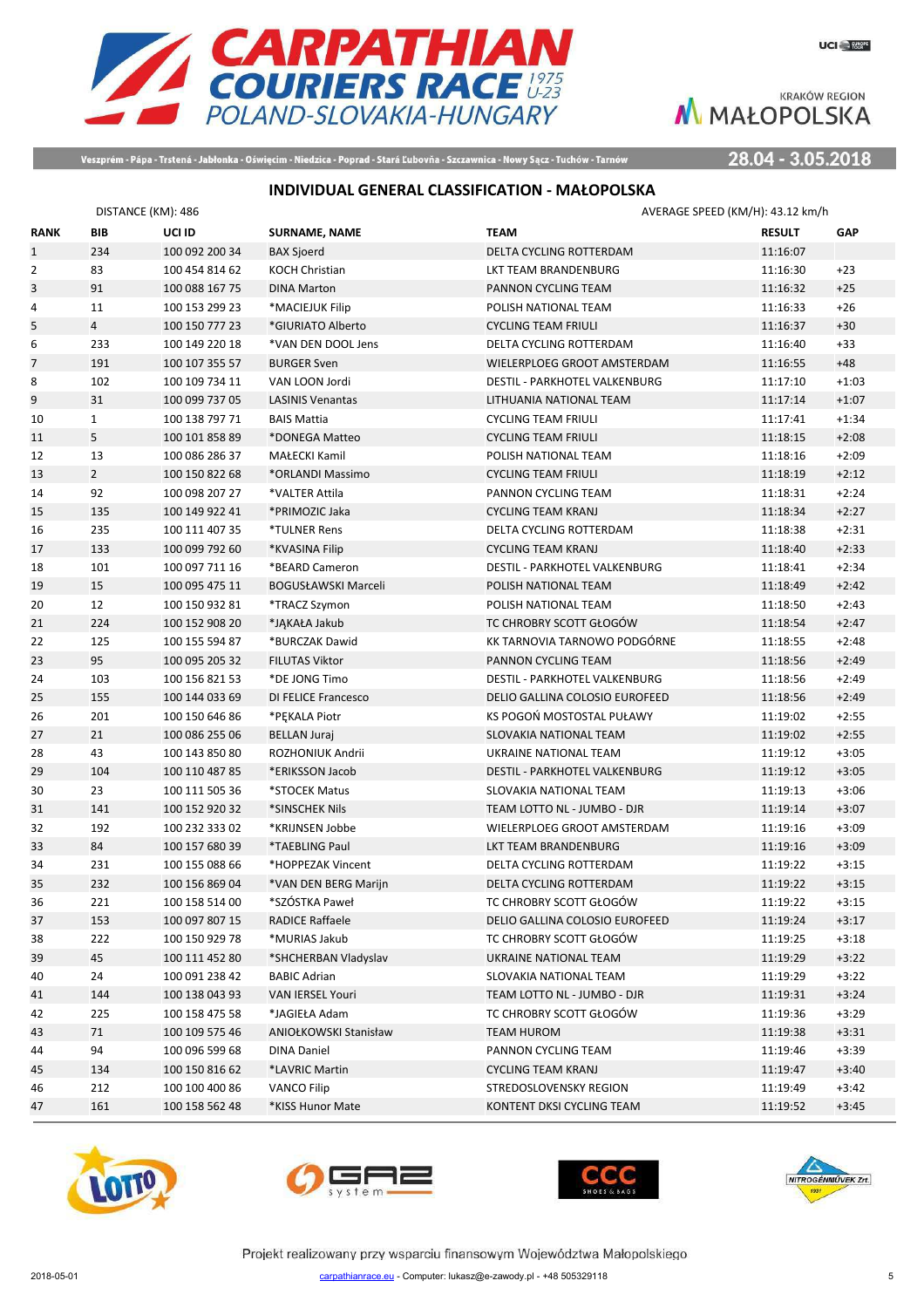

|    |                |                | Veszprém - Pápa - Trstená - Jabłonka - Oświęcim - Niedzica - Poprad - Stará Ľubovňa - Szczawnica - Nowy Sącz - Tuchów - Tarnów |                                  | 28.04 - 3.05.2018 |          |
|----|----------------|----------------|--------------------------------------------------------------------------------------------------------------------------------|----------------------------------|-------------------|----------|
| 48 | 203            | 100 097 260 50 | STANISZEWSKI Daniel                                                                                                            | KS POGOŃ MOSTOSTAL PUŁAWY        | 11:19:58          | $+3:51$  |
| 49 | 151            | 100 151 340 04 | <b>ZANDRI Francesco</b>                                                                                                        | DELIO GALLINA COLOSIO EUROFEED   | 11:20:05          | $+3:58$  |
| 50 | 14             | 100 108 070 93 | *KRAWCZYK Szymon                                                                                                               | POLISH NATIONAL TEAM             | 11:20:10          | $+4:03$  |
| 51 | 132            | 100 153 322 46 | *CEMAZAR Nik                                                                                                                   | <b>CYCLING TEAM KRANJ</b>        | 11:20:13          | $+4:06$  |
| 52 | 105            | 100 093 346 16 | VAN DER HEIJDEN Maik                                                                                                           | DESTIL - PARKHOTEL VALKENBURG    | 11:20:13          | $+4:06$  |
| 53 | 123            | 100 161 452 28 | *BYSTRZYCKI Wojciech                                                                                                           | KK TARNOVIA TARNOWO PODGÓRNE     | 11:20:18          | $+4:11$  |
| 54 | 152            | 100 111 298 23 | <b>GALDOUNE Ahmed</b>                                                                                                          | DELIO GALLINA COLOSIO EUROFEED   | 11:20:22          | $+4:15$  |
| 55 | 205            | 100 150 637 77 | *KUCIO Krzysztof                                                                                                               | KS POGOŃ MOSTOSTAL PUŁAWY        | 11:20:25          | $+4:18$  |
| 56 | 204            | 100 097 178 65 | SOLIŃSKI Patryk                                                                                                                | KS POGOŃ MOSTOSTAL PUŁAWY        | 11:20:27          | $+4:20$  |
| 57 | 182            | 100 106 473 48 | MISBAH Muhsin Al Redha                                                                                                         | <b>TEAM SAPURA CYCLING</b>       | 11:20:30          | $+4:23$  |
| 58 | 211            | 100 161 344 17 | *PODOLAK Patrik                                                                                                                | STREDOSLOVENSKY REGION           | 11:20:36          | $+4:29$  |
| 59 | 202            | 100 093 371 41 | <b>GÓRECKI Patryk</b>                                                                                                          | KS POGOŃ MOSTOSTAL PUŁAWY        | 11:20:47          | $+4:40$  |
| 60 | 223            | 100 159 969 00 | <b>WOJTANEK Bartłomiej</b>                                                                                                     | TC CHROBRY SCOTT GŁOGÓW          | 11:20:49          | $+4:42$  |
| 61 | 181            | 100 091 472 82 | ZAKARIA Akmal Hakim                                                                                                            | <b>TEAM SAPURA CYCLING</b>       | 11:20:50          | $+4:43$  |
| 62 | 25             | 100 110 758 65 | *VLCAK Martin                                                                                                                  | SLOVAKIA NATIONAL TEAM           | 11:20:53          | $+4:46$  |
| 63 | 42             | 100 111 381 09 | MUSIIENKO Bohdan                                                                                                               | UKRAINE NATIONAL TEAM            | 11:21:02          | $+4:55$  |
| 64 | 195            | 100 228 548 00 | STEINBUSCH Joep                                                                                                                | WIELERPLOEG GROOT AMSTERDAM      | 11:21:09          | $+5:02$  |
| 65 | 183            | 100 159 769 91 | *SAHARIL Muhammamad Fitri                                                                                                      | <b>TEAM SAPURA CYCLING</b>       | 11:21:25          | $+5:18$  |
| 66 | 63             | 100 150 842 88 | *ISTLSTEKKER Zsolt                                                                                                             | KOBANYA CYCLING TEAM             | 11:21:34          | $+5:27$  |
| 67 | 193            | 100 147 607 54 | *MOURIS Teun                                                                                                                   | WIELERPLOEG GROOT AMSTERDAM      | 11:21:41          | $+5:34$  |
| 68 | 93             | 100 112 209 61 | *SZABO Miklos                                                                                                                  | PANNON CYCLING TEAM              | 11:21:47          | $+5:40$  |
| 69 | 73             | 100 563 037 33 | *MANOWSKI Mateusz                                                                                                              | <b>TEAM HUROM</b>                | 11:21:59          | $+5:52$  |
| 70 | 81             | 100 093 465 38 | <b>APPELT Leo</b>                                                                                                              | LKT TEAM BRANDENBURG             | 11:22:31          | $+6:24$  |
| 71 | 111            | 100 101 703 31 | <b>BENIUSIS Justas</b>                                                                                                         | KLAIPEDA CYCLING TEAM            | 11:22:34          | $+6:27$  |
| 72 | $\overline{3}$ | 100 151 318 79 | *BAIS Davide                                                                                                                   | <b>CYCLING TEAM FRIULI</b>       | 11:22:35          | $+6:28$  |
| 73 | 194            | 100 228 620 72 | <b>KROEZE Thimo</b>                                                                                                            | WIELERPLOEG GROOT AMSTERDAM      | 11:22:35          | $+6:28$  |
| 74 | 22             | 100 097 706 11 | *OROS Samuel                                                                                                                   | SLOVAKIA NATIONAL TEAM           | 11:22:46          | $+6:39$  |
| 75 | 175            | 100 158 486 69 | *MIGAS Dawid                                                                                                                   | <b>GKS CARTUSIA BIKE ATELIER</b> | 11:23:22          | $+7:15$  |
| 76 | 113            | 100 153 346 70 | *ZUBRICKAS Romas                                                                                                               | KLAIPEDA CYCLING TEAM            | 11:24:24          | $+8:17$  |
| 77 | 44             | 100 161 064 28 | *SHEVCHENKO Oleksandr                                                                                                          | UKRAINE NATIONAL TEAM            | 11:25:04          | $+8:57$  |
| 78 | 122            | 100 158 491 74 | *KOSTAŃSKI Mateusz                                                                                                             | KK TARNOVIA TARNOWO PODGÓRNE     | 11:25:09          | $+9:02$  |
| 79 | 171            | 100 155 596 89 | *WISZNIEWSKI Kacper                                                                                                            | <b>GKS CARTUSIA BIKE ATELIER</b> | 11:25:11          | $+9:04$  |
| 80 | 154            | 100 150 801 47 | *PELI Flavio                                                                                                                   | DELIO GALLINA COLOSIO EUROFEED   | 11:25:22          | $+9:15$  |
| 81 | 131            | 100 138 157 13 | <b>COTAR Luka</b>                                                                                                              | <b>CYCLING TEAM KRANJ</b>        | 11:25:44          | $+9:37$  |
| 82 | 35             | 100 159 920 48 | *VAITAITIS Kestutis                                                                                                            | LITHUANIA NATIONAL TEAM          | 11:26:31          | $+10:24$ |
| 83 | 124            | 100 524 944 61 | *ŁAMASZEWSKI Jan                                                                                                               | KK TARNOVIA TARNOWO PODGÓRNE     | 11:26:45          | $+10:38$ |
| 84 | 61             | 100 095 006 27 | <b>MORICZ Daniel</b>                                                                                                           | KOBANYA CYCLING TEAM             | 11:27:20          | $+11:13$ |
| 85 | 213            | 100 155 217 01 | <b>KASKO David</b>                                                                                                             | <b>STREDOSLOVENSKY REGION</b>    | 11:29:04          | $+12:57$ |
| 86 | 162            | 100 236 495 90 | <b>SZENTPETERI Andras</b>                                                                                                      | KONTENT DKSI CYCLING TEAM        | 11:29:39          | $+13:32$ |
| 87 | 112            | 100 108 067 90 | *ADOMAITIS Rojus                                                                                                               | KLAIPEDA CYCLING TEAM            | 11:34:59          | $+18:52$ |
| 88 | 215            | 100 157 829 91 | <b>HLOZA Michal</b>                                                                                                            | <b>STREDOSLOVENSKY REGION</b>    | 11:36:38          | $+20:31$ |
| 89 | 172            | 100 484 464 30 | *KRUKOWSKI Jan                                                                                                                 | <b>GKS CARTUSIA BIKE ATELIER</b> | 11:41:55          | $+25:48$ |

#### **CLASSIFICATION OF COMPETITORS 19-20 YEARS - NITROGENMUVEK**

| <b>RANK</b> | <b>BIB</b> | UCI ID         | <b>SURNAME, NAME</b>   | <b>TEAM</b>                | <b>RESULT</b> | <b>GAP</b> |
|-------------|------------|----------------|------------------------|----------------------------|---------------|------------|
|             | 11         | 100 153 299 23 | <b>MACIEJUK Filip</b>  | POLISH NATIONAL TEAM       | 11:16:33      |            |
|             |            | 100 150 777 23 | GIURIATO Alberto       | <b>CYCLING TEAM FRIULI</b> | 11:16:37      | $+4$       |
| 3           | 233        | 100 149 220 18 | VAN DEN DOOL Jens      | DELTA CYCLING ROTTERDAM    | 11:16:40      | $+7$       |
| 4           |            | 100 101 858 89 | DONEGA Matteo          | <b>CYCLING TEAM FRIULI</b> | 11:18:15      | $+1:42$    |
| 5           |            | 100 150 822 68 | <b>ORLANDI Massimo</b> | <b>CYCLING TEAM FRIULI</b> | 11:18:19      | $+1:46$    |







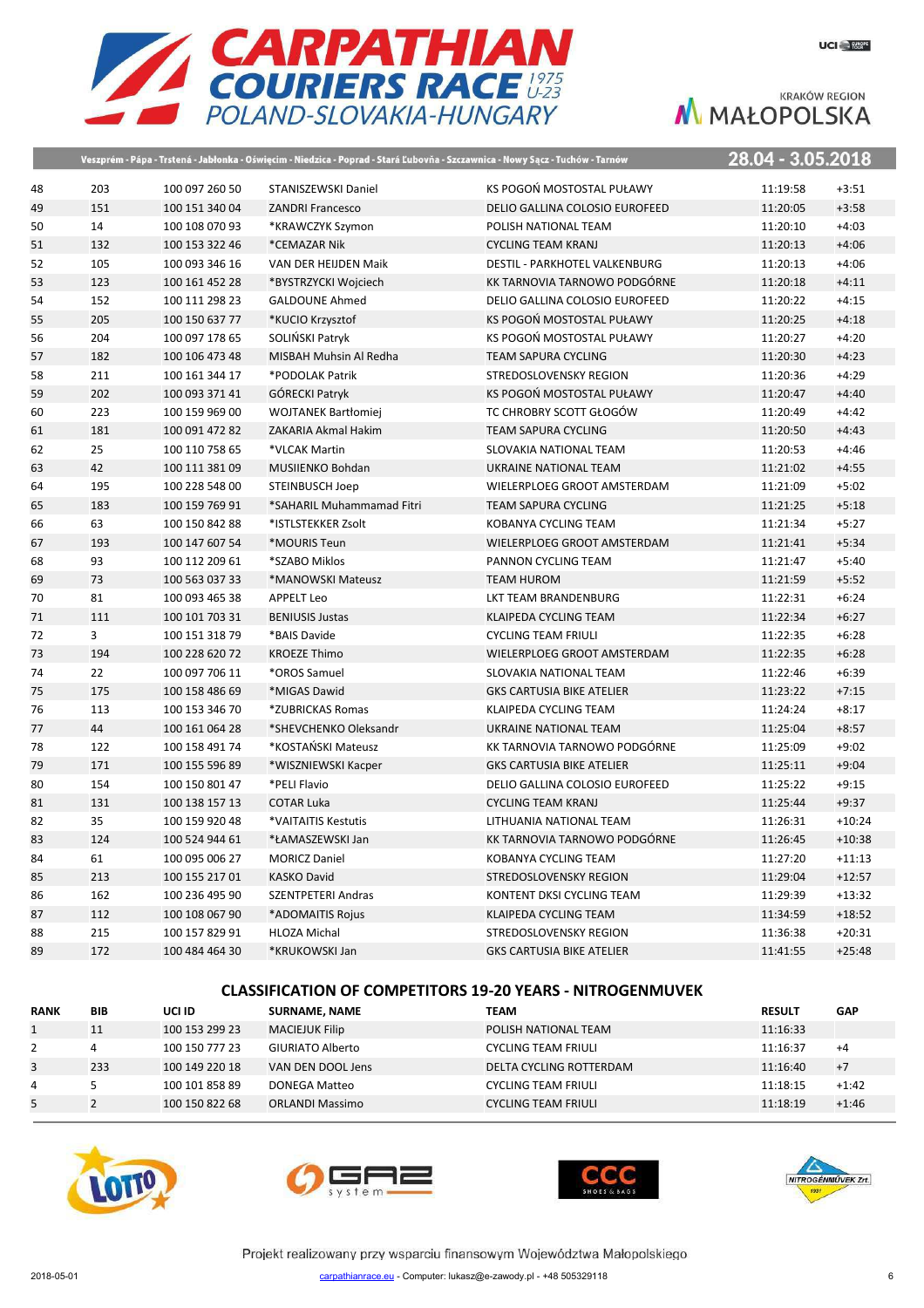

|    |     |                | Veszprém - Pápa - Trstená - Jabłonka - Oświęcim - Niedzica - Poprad - Stará Ľubovňa - Szczawnica - Nowy Sącz - Tuchów - Tarnów |                                      | 28.04 - 3.05.2018 |          |
|----|-----|----------------|--------------------------------------------------------------------------------------------------------------------------------|--------------------------------------|-------------------|----------|
| 6  | 92  | 100 098 207 27 | <b>VALTER Attila</b>                                                                                                           | PANNON CYCLING TEAM                  | 11:18:31          | $+1:58$  |
| 7  | 135 | 100 149 922 41 | PRIMOZIC Jaka                                                                                                                  | <b>CYCLING TEAM KRANJ</b>            | 11:18:34          | $+2:01$  |
| 8  | 235 | 100 111 407 35 | <b>TULNER Rens</b>                                                                                                             | DELTA CYCLING ROTTERDAM              | 11:18:38          | $+2:05$  |
| 9  | 133 | 100 099 792 60 | <b>KVASINA Filip</b>                                                                                                           | <b>CYCLING TEAM KRANJ</b>            | 11:18:40          | $+2:07$  |
| 10 | 101 | 100 097 711 16 | <b>BEARD Cameron</b>                                                                                                           | <b>DESTIL - PARKHOTEL VALKENBURG</b> | 11:18:41          | $+2:08$  |
| 11 | 12  | 100 150 932 81 | <b>TRACZ Szymon</b>                                                                                                            | POLISH NATIONAL TEAM                 | 11:18:50          | $+2:17$  |
| 12 | 224 | 100 152 908 20 | JAKAŁA Jakub                                                                                                                   | TC CHROBRY SCOTT GŁOGÓW              | 11:18:54          | $+2:21$  |
| 13 | 125 | 100 155 594 87 | <b>BURCZAK Dawid</b>                                                                                                           | KK TARNOVIA TARNOWO PODGÓRNE         | 11:18:55          | $+2:22$  |
| 14 | 103 | 100 156 821 53 | DE JONG Timo                                                                                                                   | <b>DESTIL - PARKHOTEL VALKENBURG</b> | 11:18:56          | $+2:23$  |
| 15 | 201 | 100 150 646 86 | PEKALA Piotr                                                                                                                   | KS POGOŃ MOSTOSTAL PUŁAWY            | 11:19:02          | $+2:29$  |
| 16 | 104 | 100 110 487 85 | <b>ERIKSSON Jacob</b>                                                                                                          | DESTIL - PARKHOTEL VALKENBURG        | 11:19:12          | $+2:39$  |
| 17 | 23  | 100 111 505 36 | <b>STOCEK Matus</b>                                                                                                            | SLOVAKIA NATIONAL TEAM               | 11:19:13          | $+2:40$  |
| 18 | 141 | 100 152 920 32 | <b>SINSCHEK Nils</b>                                                                                                           | TEAM LOTTO NL - JUMBO - DJR          | 11:19:14          | $+2:41$  |
| 19 | 192 | 100 232 333 02 | <b>KRIJNSEN Jobbe</b>                                                                                                          | WIELERPLOEG GROOT AMSTERDAM          | 11:19:16          | $+2:43$  |
| 20 | 84  | 100 157 680 39 | <b>TAEBLING Paul</b>                                                                                                           | LKT TEAM BRANDENBURG                 | 11:19:16          | $+2:43$  |
| 21 | 231 | 100 155 088 66 | <b>HOPPEZAK Vincent</b>                                                                                                        | DELTA CYCLING ROTTERDAM              | 11:19:22          | $+2:49$  |
| 22 | 232 | 100 156 869 04 | VAN DEN BERG Marijn                                                                                                            | DELTA CYCLING ROTTERDAM              | 11:19:22          | $+2:49$  |
| 23 | 221 | 100 158 514 00 | SZÓSTKA Paweł                                                                                                                  | TC CHROBRY SCOTT GŁOGÓW              | 11:19:22          | $+2:49$  |
| 24 | 222 | 100 150 929 78 | <b>MURIAS Jakub</b>                                                                                                            | TC CHROBRY SCOTT GŁOGÓW              | 11:19:25          | $+2:52$  |
| 25 | 45  | 100 111 452 80 | SHCHERBAN Vladyslav                                                                                                            | UKRAINE NATIONAL TEAM                | 11:19:29          | $+2:56$  |
| 26 | 225 | 100 158 475 58 | JAGIEŁA Adam                                                                                                                   | TC CHROBRY SCOTT GŁOGÓW              | 11:19:36          | $+3:03$  |
| 27 | 134 | 100 150 816 62 | <b>LAVRIC Martin</b>                                                                                                           | <b>CYCLING TEAM KRANJ</b>            | 11:19:47          | $+3:14$  |
| 28 | 161 | 100 158 562 48 | <b>KISS Hunor Mate</b>                                                                                                         | KONTENT DKSI CYCLING TEAM            | 11:19:52          | $+3:19$  |
| 29 | 14  | 100 108 070 93 | <b>KRAWCZYK Szymon</b>                                                                                                         | POLISH NATIONAL TEAM                 | 11:20:10          | $+3:37$  |
| 30 | 132 | 100 153 322 46 | <b>CEMAZAR Nik</b>                                                                                                             | <b>CYCLING TEAM KRANJ</b>            | 11:20:13          | $+3:40$  |
| 31 | 123 | 100 161 452 28 | BYSTRZYCKI Wojciech                                                                                                            | KK TARNOVIA TARNOWO PODGÓRNE         | 11:20:18          | $+3:45$  |
| 32 | 205 | 100 150 637 77 | KUCIO Krzysztof                                                                                                                | KS POGOŃ MOSTOSTAL PUŁAWY            | 11:20:25          | $+3:52$  |
| 33 | 211 | 100 161 344 17 | <b>PODOLAK Patrik</b>                                                                                                          | STREDOSLOVENSKY REGION               | 11:20:36          | $+4:03$  |
| 34 | 25  | 100 110 758 65 | <b>VLCAK Martin</b>                                                                                                            | SLOVAKIA NATIONAL TEAM               | 11:20:53          | $+4:20$  |
| 35 | 183 | 100 159 769 91 | SAHARIL Muhammamad Fitri                                                                                                       | <b>TEAM SAPURA CYCLING</b>           | 11:21:25          | $+4:52$  |
| 36 | 63  | 100 150 842 88 | <b>ISTLSTEKKER Zsolt</b>                                                                                                       | KOBANYA CYCLING TEAM                 | 11:21:34          | $+5:01$  |
| 37 | 193 | 100 147 607 54 | <b>MOURIS Teun</b>                                                                                                             | WIELERPLOEG GROOT AMSTERDAM          | 11:21:41          | $+5:08$  |
| 38 | 93  | 100 112 209 61 | <b>SZABO Miklos</b>                                                                                                            | PANNON CYCLING TEAM                  | 11:21:47          | $+5:14$  |
| 39 | 73  | 100 563 037 33 | <b>MANOWSKI Mateusz</b>                                                                                                        | <b>TEAM HUROM</b>                    | 11:21:59          | $+5:26$  |
| 40 | 3   | 100 151 318 79 | <b>BAIS Davide</b>                                                                                                             | <b>CYCLING TEAM FRIULI</b>           | 11:22:35          | $+6:02$  |
| 41 | 22  | 100 097 706 11 | <b>OROS Samuel</b>                                                                                                             | SLOVAKIA NATIONAL TEAM               | 11:22:46          | $+6:13$  |
| 42 | 175 | 100 158 486 69 | MIGAS Dawid                                                                                                                    | <b>GKS CARTUSIA BIKE ATELIER</b>     | 11:23:22          | $+6:49$  |
| 43 | 113 | 100 153 346 70 | <b>ZUBRICKAS Romas</b>                                                                                                         | KLAIPEDA CYCLING TEAM                | 11:24:24          | $+7:51$  |
| 44 | 44  | 100 161 064 28 | SHEVCHENKO Oleksandr                                                                                                           | UKRAINE NATIONAL TEAM                | 11:25:04          | $+8:31$  |
| 45 | 122 | 100 158 491 74 | KOSTAŃSKI Mateusz                                                                                                              | KK TARNOVIA TARNOWO PODGÓRNE         | 11:25:09          | $+8:36$  |
| 46 | 171 | 100 155 596 89 | WISZNIEWSKI Kacper                                                                                                             | <b>GKS CARTUSIA BIKE ATELIER</b>     | 11:25:11          | $+8:38$  |
| 47 | 154 | 100 150 801 47 | PELI Flavio                                                                                                                    | DELIO GALLINA COLOSIO EUROFEED       | 11:25:22          | $+8:49$  |
| 48 | 35  | 100 159 920 48 | <b>VAITAITIS Kestutis</b>                                                                                                      | LITHUANIA NATIONAL TEAM              | 11:26:31          | $+9:58$  |
| 49 | 124 | 100 524 944 61 | ŁAMASZEWSKI Jan                                                                                                                | KK TARNOVIA TARNOWO PODGÓRNE         | 11:26:45          | $+10:12$ |
| 50 | 112 | 100 108 067 90 | <b>ADOMAITIS Rojus</b>                                                                                                         | KLAIPEDA CYCLING TEAM                | 11:34:59          | $+18:26$ |
| 51 | 172 | 100 484 464 30 | <b>KRUKOWSKI Jan</b>                                                                                                           | <b>GKS CARTUSIA BIKE ATELIER</b>     | 11:41:55          | $+25:22$ |







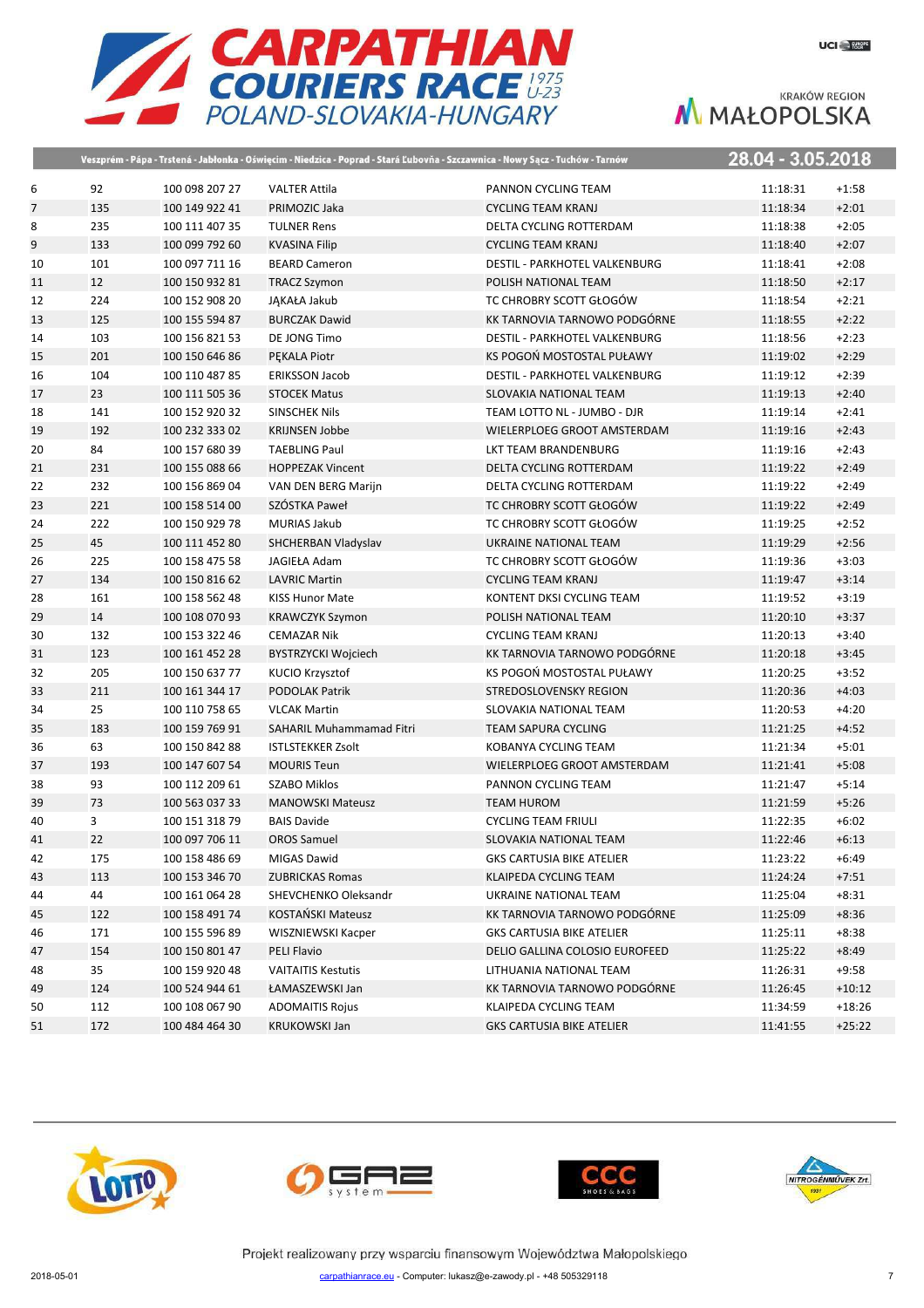

Veszprém - Pápa - Trstená - Jabłonka - Oświęcim - Niedzica - Poprad - Stará Ľubovňa - Szczawnica - Nowy Sącz - Tuchów - Tarnów

28.04 - 3.05.2018

|                |             | <b>TEAM CLASSIFICATION LOTTO</b>     |                |               |            |
|----------------|-------------|--------------------------------------|----------------|---------------|------------|
| <b>RANK</b>    | <b>CODE</b> | <b>TEAM</b>                          | <b>COUNTRY</b> | <b>RESULT</b> | <b>GAP</b> |
| $\mathbf{1}$   | <b>FRI</b>  | <b>CYCLING TEAM FRIULI</b>           | <b>ITA</b>     | 33:50:20      |            |
| $\overline{2}$ | <b>DCR</b>  | DELTA CYCLING ROTTERDAM              | <b>NED</b>     | 33:51:33      | $+1:13$    |
| 3              | POL         | POLISH NATIONAL TEAM                 | POL            | 33:53:44      | $+3:24$    |
| 4              | <b>PNN</b>  | PANNON CYCLING TEAM                  | HUN            | 33:53:54      | $+3:34$    |
| 5              | <b>DES</b>  | <b>DESTIL - PARKHOTEL VALKENBURG</b> | <b>NED</b>     | 33:54:50      | $+4:30$    |
| 6              | DEL         | DELIO GALLINA COLOSIO EUROFEED       | <b>ITA</b>     | 33:55:51      | $+5:31$    |
| 7              | <b>CCK</b>  | <b>CYCLING TEAM KRANJ</b>            | <b>SLO</b>     | 33:56:40      | $+6:20$    |
| 8              | <b>CHR</b>  | TC CHROBRY SCOTT GŁOGÓW              | POL            | 33:57:26      | $+7:06$    |
| 9              | <b>WIE</b>  | WIELERPLOEG GROOT AMSTERDAM          | <b>NED</b>     | 33:57:34      | $+7:14$    |
| 10             | <b>SVK</b>  | SLOVAKIA NATIONAL TEAM               | <b>SVK</b>     | 33:57:45      | $+7:25$    |
| 11             | <b>LKT</b>  | <b>LKT TEAM BRANDENBURG</b>          | <b>GER</b>     | 33:58:01      | $+7:41$    |
| 12             | <b>UKR</b>  | UKRAINE NATIONAL TEAM                | <b>UKR</b>     | 33:58:13      | $+7:53$    |
| 13             | POG         | KS POGOŃ MOSTOSTAL PUŁAWY            | POL            | 33:58:43      | $+8:23$    |
| 14             | <b>TAR</b>  | KK TARNOVIA TARNOWO PODGÓRNE         | POL            | 33:59:56      | $+9:36$    |
| 15             | <b>TSC</b>  | <b>TEAM SAPURA CYCLING</b>           | <b>MAS</b>     | 34:02:45      | $+12:25$   |
| 16             | <b>SSR</b>  | STREDOSLOVENSKY REGION               | <b>SVK</b>     | 34:09:29      | $+19:09$   |
| 17             | <b>KCT</b>  | <b>KLAIPEDA CYCLING TEAM</b>         | LTU            | 34:15:59      | $+25:39$   |
| 18             | <b>GKS</b>  | <b>GKS CARTUSIA BIKE ATELIER</b>     | POL            | 34:24:39      | $+34:19$   |

## **POINT CLASSIFICATION - GAZ-SYSTEM**

| <b>RANK</b>    | <b>BIB</b>     | <b>SURNAME, NAME</b>       | <b>TEAM</b>                          | <b>POINTS</b> |
|----------------|----------------|----------------------------|--------------------------------------|---------------|
| $\mathbf{1}$   | 152            | <b>GALDOUNE Ahmed</b>      | DELIO GALLINA COLOSIO EUROFEED       | 61            |
| 2              | 83             | <b>KOCH Christian</b>      | LKT TEAM BRANDENBURG                 | 59            |
| 3              | 155            | <b>DI FELICE Francesco</b> | DELIO GALLINA COLOSIO EUROFEED       | 57            |
| 4              | 13             | <b>MAŁECKI Kamil</b>       | POLISH NATIONAL TEAM                 | 50            |
| 5              | 191            | <b>BURGER Sven</b>         | WIELERPLOEG GROOT AMSTERDAM          | 47            |
| 6              | 91             | <b>DINA Marton</b>         | PANNON CYCLING TEAM                  | 45            |
| $\overline{7}$ | $\mathbf{1}$   | <b>BAIS Mattia</b>         | <b>CYCLING TEAM FRIULI</b>           | 42            |
| 8              | 125            | <b>BURCZAK Dawid</b>       | KK TARNOVIA TARNOWO PODGÓRNE         | 40            |
| 9              | 234            | <b>BAX Sjoerd</b>          | <b>DELTA CYCLING ROTTERDAM</b>       | 39            |
| 10             | 71             | ANIOŁKOWSKI Stanisław      | <b>TEAM HUROM</b>                    | 34            |
| 11             | 102            | VAN LOON Jordi             | <b>DESTIL - PARKHOTEL VALKENBURG</b> | 34            |
| 12             | 11             | <b>MACIEJUK Filip</b>      | POLISH NATIONAL TEAM                 | 33            |
| 13             | 5              | <b>DONEGA Matteo</b>       | <b>CYCLING TEAM FRIULI</b>           | 31            |
| 14             | 14             | <b>KRAWCZYK Szymon</b>     | POLISH NATIONAL TEAM                 | 27            |
| 15             | 221            | SZÓSTKA Paweł              | TC CHROBRY SCOTT GŁOGÓW              | 25            |
| 16             | 4              | <b>GIURIATO Alberto</b>    | <b>CYCLING TEAM FRIULI</b>           | 24            |
| 17             | 233            | VAN DEN DOOL Jens          | <b>DELTA CYCLING ROTTERDAM</b>       | 23            |
| 18             | 15             | <b>BOGUSŁAWSKI Marceli</b> | POLISH NATIONAL TEAM                 | 23            |
| 19             | 92             | <b>VALTER Attila</b>       | PANNON CYCLING TEAM                  | 22            |
| 20             | 133            | <b>KVASINA Filip</b>       | <b>CYCLING TEAM KRANJ</b>            | 20            |
| 21             | $\overline{2}$ | <b>ORLANDI Massimo</b>     | <b>CYCLING TEAM FRIULI</b>           | 20            |
| 22             | 195            | STEINBUSCH Joep            | WIELERPLOEG GROOT AMSTERDAM          | 20            |
| 23             | 175            | <b>MIGAS Dawid</b>         | <b>GKS CARTUSIA BIKE ATELIER</b>     | 19            |
| 24             | 135            | PRIMOZIC Jaka              | <b>CYCLING TEAM KRANJ</b>            | 19            |
| 25             | 31             | <b>LASINIS Venantas</b>    | LITHUANIA NATIONAL TEAM              | 19            |
| 26             | 141            | <b>SINSCHEK Nils</b>       | TEAM LOTTO NL - JUMBO - DJR          | 19            |







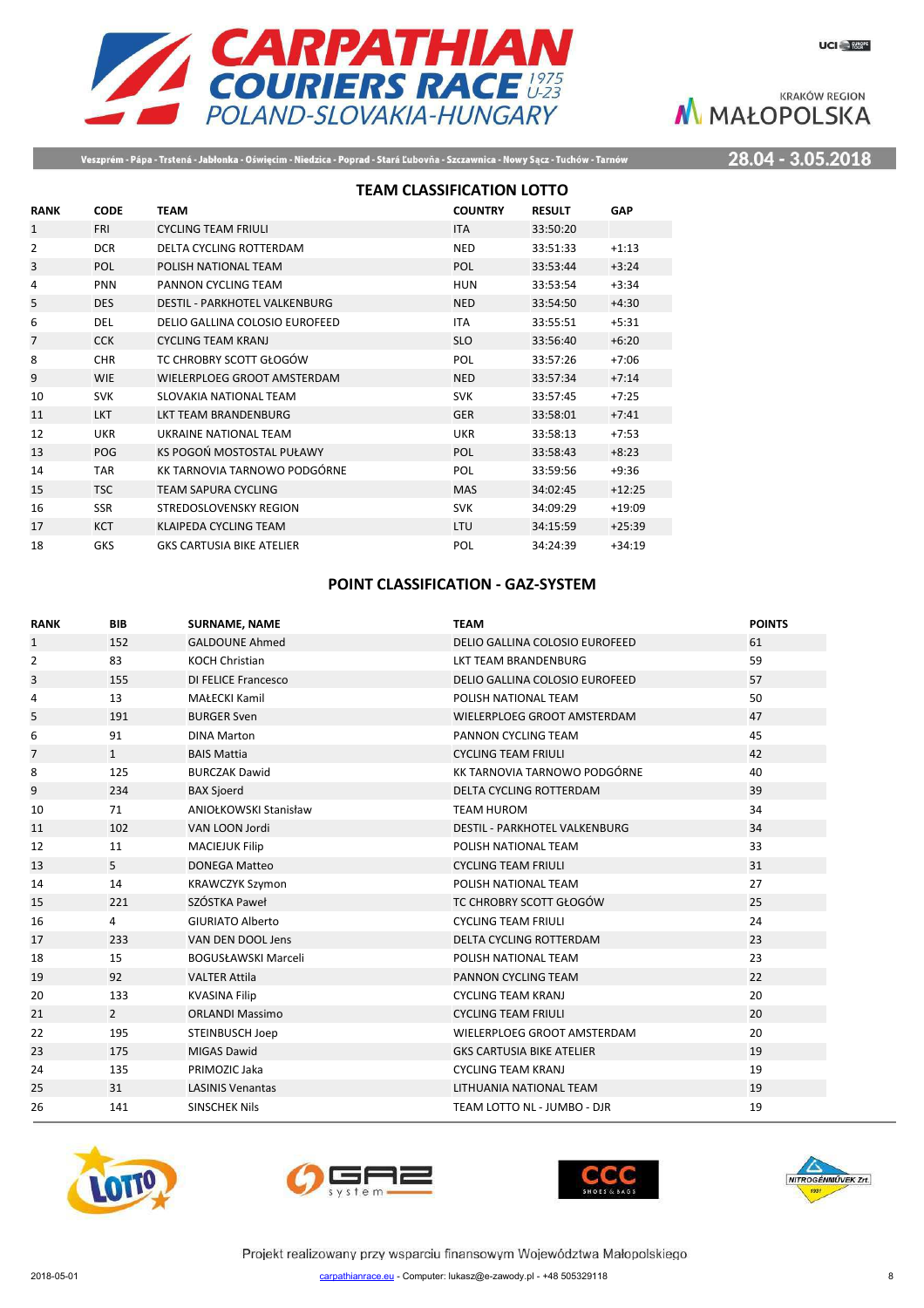

|    |                |                         | Veszprém - Pápa - Trstená - Jabłonka - Oświęcim - Niedzica - Poprad - Stará Ľubovňa - Szczawnica - Nowy Sącz - Tuchów - Tarnów | 28.04 - 3.05.2018 |
|----|----------------|-------------------------|--------------------------------------------------------------------------------------------------------------------------------|-------------------|
| 27 | 45             | SHCHERBAN Vladyslav     | UKRAINE NATIONAL TEAM                                                                                                          | 18                |
| 28 | 232            | VAN DEN BERG Marijn     | DELTA CYCLING ROTTERDAM                                                                                                        | 18                |
| 29 | 144            | <b>VAN IERSEL Youri</b> | TEAM LOTTO NL - JUMBO - DJR                                                                                                    | 16                |
| 30 | 153            | <b>RADICE Raffaele</b>  | DELIO GALLINA COLOSIO EUROFEED                                                                                                 | 16                |
| 31 | 23             | <b>STOCEK Matus</b>     | <b>SLOVAKIA NATIONAL TEAM</b>                                                                                                  | 13                |
| 32 | 12             | <b>TRACZ Szymon</b>     | POLISH NATIONAL TEAM                                                                                                           | 13                |
| 33 | 201            | <b>PEKALA Piotr</b>     | KS POGOŃ MOSTOSTAL PUŁAWY                                                                                                      | 13                |
| 34 | 212            | <b>VANCO Filip</b>      | STREDOSLOVENSKY REGION                                                                                                         | 9                 |
| 35 | $\overline{3}$ | <b>BAIS Davide</b>      | <b>CYCLING TEAM FRIULI</b>                                                                                                     | 9                 |
| 36 | 222            | <b>MURIAS Jakub</b>     | TC CHROBRY SCOTT GŁOGÓW                                                                                                        | $\overline{7}$    |
| 37 | 21             | <b>BELLAN Juraj</b>     | SLOVAKIA NATIONAL TEAM                                                                                                         | $\overline{7}$    |
| 38 | 235            | <b>TULNER Rens</b>      | DELTA CYCLING ROTTERDAM                                                                                                        | 6                 |
| 39 | 151            | <b>ZANDRI Francesco</b> | DELIO GALLINA COLOSIO EUROFEED                                                                                                 | 6                 |
| 40 | 24             | <b>BABIC Adrian</b>     | SLOVAKIA NATIONAL TEAM                                                                                                         | 5                 |
| 41 | 101            | <b>BEARD Cameron</b>    | <b>DESTIL - PARKHOTEL VALKENBURG</b>                                                                                           | 5                 |
| 42 | 131            | <b>COTAR Luka</b>       | <b>CYCLING TEAM KRANJ</b>                                                                                                      | 5                 |
| 43 | 203            | STANISZEWSKI Daniel     | KS POGOŃ MOSTOSTAL PUŁAWY                                                                                                      | 4                 |
| 44 | 154            | <b>PELI Flavio</b>      | DELIO GALLINA COLOSIO EUROFEED                                                                                                 | 4                 |
| 45 | 132            | <b>CEMAZAR Nik</b>      | <b>CYCLING TEAM KRANJ</b>                                                                                                      | 3                 |
| 46 | 193            | <b>MOURIS Teun</b>      | WIELERPLOEG GROOT AMSTERDAM                                                                                                    | $\overline{2}$    |
| 47 | 225            | <b>JAGIEŁA Adam</b>     | TC CHROBRY SCOTT GŁOGÓW                                                                                                        | $\mathbf{1}$      |

### **MOUNTAIN CLASSIFICATION - CCC**

| <b>RANK</b>    | <b>BIB</b> | <b>SURNAME, NAME</b>    | <b>TEAM</b>                      | <b>POINTS</b> |
|----------------|------------|-------------------------|----------------------------------|---------------|
| $\mathbf{1}$   | 133        | <b>KVASINA Filip</b>    | <b>CYCLING TEAM KRANJ</b>        | 12            |
| 2              |            | <b>BAIS Mattia</b>      | <b>CYCLING TEAM FRIULI</b>       | 8             |
| 3              | 175        | <b>MIGAS Dawid</b>      | <b>GKS CARTUSIA BIKE ATELIER</b> | 8             |
| 4              | 91         | <b>DINA Marton</b>      | PANNON CYCLING TEAM              |               |
| 5              | 45         | SHCHERBAN Vladyslav     | UKRAINE NATIONAL TEAM            | 4             |
| 6              | 141        | <b>SINSCHEK Nils</b>    | TEAM LOTTO NL - JUMBO - DJR      | 3             |
| $\overline{7}$ | 31         | <b>LASINIS Venantas</b> | LITHUANIA NATIONAL TEAM          | 2             |
| 8              | 195        | STEINBUSCH Joep         | WIELERPLOEG GROOT AMSTERDAM      |               |
| 9              | 234        | <b>BAX Sjoerd</b>       | DELTA CYCLING ROTTERDAM          |               |
| 10             | 11         | <b>MACIEJUK Filip</b>   | POLISH NATIONAL TEAM             |               |

### **SPRINT CLASSIFICATION - MAŁOPOLSKA ORGANIZACJA TURYSTYCZNA**

| <b>RANK</b>    | <b>BIB</b> | <b>SURNAME, NAME</b>    | <b>TEAM</b>                          | <b>POINTS</b> |
|----------------|------------|-------------------------|--------------------------------------|---------------|
| 1              | 1          | <b>BAIS Mattia</b>      | <b>CYCLING TEAM FRIULI</b>           | 6             |
| 2              | 234        | <b>BAX Sjoerd</b>       | DELTA CYCLING ROTTERDAM              | 4             |
| 3              | 195        | <b>STEINBUSCH Joep</b>  | WIELERPLOEG GROOT AMSTERDAM          | 3             |
| 4              | 102        | VAN LOON Jordi          | <b>DESTIL - PARKHOTEL VALKENBURG</b> | 3             |
| 5              | 13         | <b>MAŁECKI Kamil</b>    | POLISH NATIONAL TEAM                 | 3             |
| 6              | 155        | DI FELICE Francesco     | DELIO GALLINA COLOSIO EUROFEED       |               |
| $\overline{7}$ | 175        | <b>MIGAS Dawid</b>      | <b>GKS CARTUSIA BIKE ATELIER</b>     | 3             |
| 8              | 31         | <b>LASINIS Venantas</b> | LITHUANIA NATIONAL TEAM              |               |
| 9              | 141        | SINSCHEK Nils           | TEAM LOTTO NL - JUMBO - DJR          | 2             |
| 10             | 45         | SHCHERBAN Vladyslav     | UKRAINE NATIONAL TEAM                |               |
| 11             | 133        | <b>KVASINA Filip</b>    | <b>CYCLING TEAM KRANJ</b>            |               |







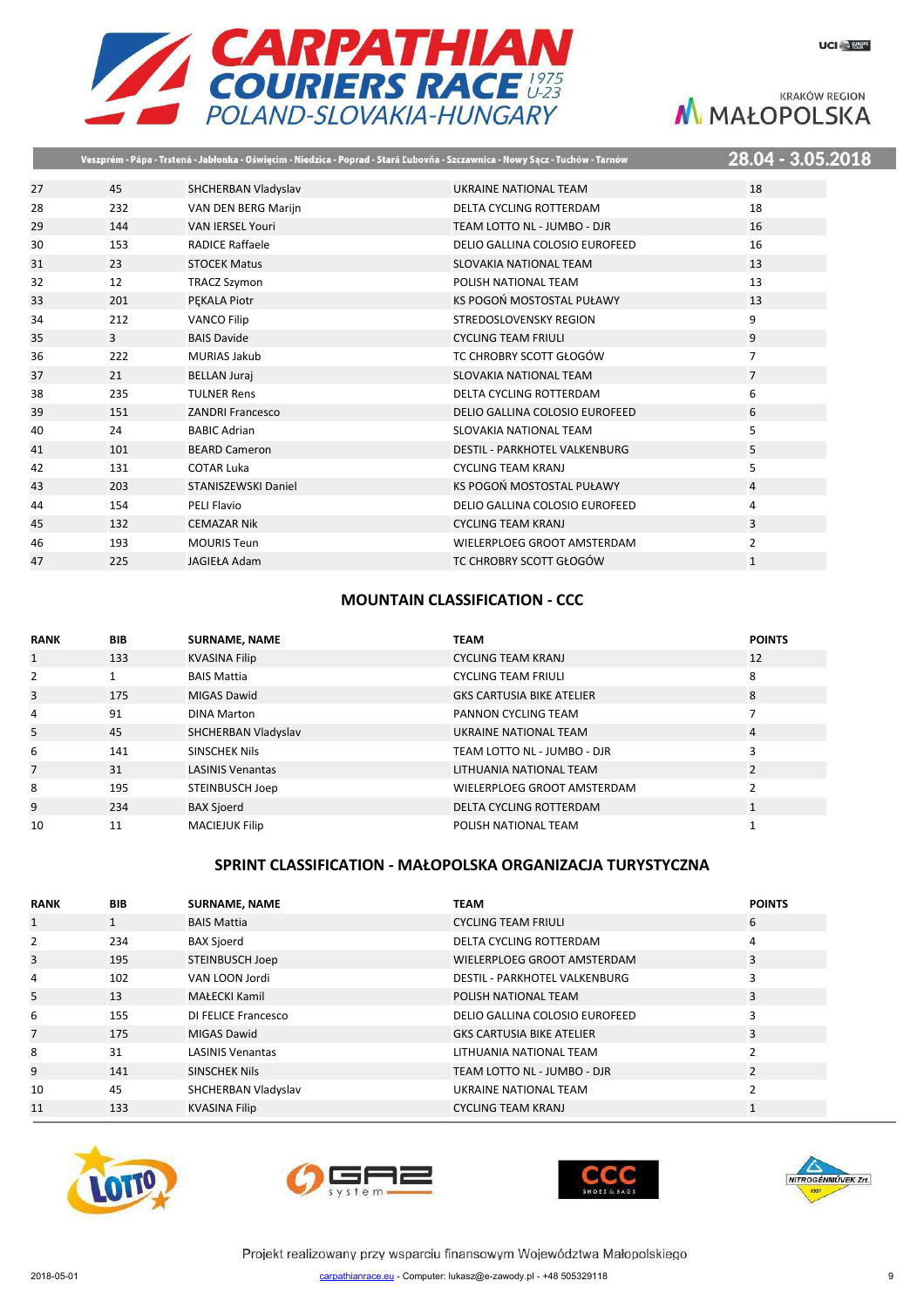

|    |     |                       | , Veszprém - Pápa - Trstená - Jabłonka - Oświęcim - Niedzica - Poprad - Stará Ľubovňa - Szczawnica - Nowy Sącz - Tuchów - Tarnów | 28.04 - 3.05.2018 |
|----|-----|-----------------------|----------------------------------------------------------------------------------------------------------------------------------|-------------------|
|    |     | <b>MACIEJUK Filip</b> | POLISH NATIONAL TEAM                                                                                                             |                   |
|    | 23  | <b>STOCEK Matus</b>   | SLOVAKIA NATIONAL TEAM                                                                                                           |                   |
| 14 | 222 | MURIAS Jakub          | TC CHROBRY SCOTT GŁOGÓW                                                                                                          |                   |
|    | 203 | STANISZEWSKI Daniel   | KS POGOŃ MOSTOSTAL PUŁAWY                                                                                                        |                   |

### **ORDER OF TECHNICAL CARS**

| <b>ORDER</b>   | <b>CODE</b> | <b>TEAM</b>                          | <b>COUNTRY</b> |
|----------------|-------------|--------------------------------------|----------------|
| $\mathbf{1}$   | <b>DCR</b>  | DELTA CYCLING ROTTERDAM              | <b>NED</b>     |
| 2              | <b>LKT</b>  | <b>LKT TEAM BRANDENBURG</b>          | <b>GER</b>     |
| 3              | <b>PNN</b>  | PANNON CYCLING TEAM                  | <b>HUN</b>     |
| 4              | <b>POL</b>  | POLISH NATIONAL TEAM                 | POL            |
| 5              | <b>FRI</b>  | <b>CYCLING TEAM FRIULI</b>           | <b>ITA</b>     |
| 6              | <b>WIE</b>  | WIELERPLOEG GROOT AMSTERDAM          | <b>NED</b>     |
| $\overline{7}$ | <b>DES</b>  | <b>DESTIL - PARKHOTEL VALKENBURG</b> | <b>NED</b>     |
| 8              | LTU         | LITHUANIA NATIONAL TEAM              | <b>LTU</b>     |
| 9              | <b>CCK</b>  | <b>CYCLING TEAM KRANJ</b>            | <b>SLO</b>     |
| 10             | <b>CHR</b>  | TC CHROBRY SCOTT GŁOGÓW              | <b>POL</b>     |
| 11             | <b>TAR</b>  | KK TARNOVIA TARNOWO PODGÓRNE         | <b>POL</b>     |
| 12             | <b>DEL</b>  | DELIO GALLINA COLOSIO EUROFEED       | <b>ITA</b>     |
| 13             | POG         | KS POGOŃ MOSTOSTAL PUŁAWY            | <b>POL</b>     |
| 14             | <b>SVK</b>  | SLOVAKIA NATIONAL TEAM               | <b>SVK</b>     |
| 15             | <b>UKR</b>  | UKRAINE NATIONAL TEAM                | <b>UKR</b>     |
| 16             | <b>DJR</b>  | TEAM LOTTO NL - JUMBO - DJR          | <b>NED</b>     |
| 17             | <b>THU</b>  | <b>TEAM HUROM</b>                    | <b>POL</b>     |
| 18             | <b>SSR</b>  | <b>STREDOSLOVENSKY REGION</b>        | <b>SVK</b>     |
| 19             | <b>KDC</b>  | KONTENT DKSI CYCLING TEAM            | <b>HUN</b>     |
| 20             | <b>TSC</b>  | <b>TEAM SAPURA CYCLING</b>           | <b>MAS</b>     |
| 21             | <b>KBN</b>  | KOBANYA CYCLING TEAM                 | <b>HUN</b>     |
| 22             | <b>KCT</b>  | KLAIPEDA CYCLING TEAM                | <b>LTU</b>     |
| 23             | <b>GKS</b>  | <b>GKS CARTUSIA BIKE ATELIER</b>     | POL            |

#### **COMMISSAIRES PANEL COMMUNIQUE**

Team Manager of DELIO GALLINA COLOSIO EUROFEED - TURCHETTI Mario Cesare (100 356 464 70) – fine UCI regulations 12.1.040 p. 25 – 100 CHF

**We would like to remind about respect the regulations about feeding, no feeding from side of the road in first 50 and last 20 kilometers.**

President of the Commissaires Panel: Ness Inger







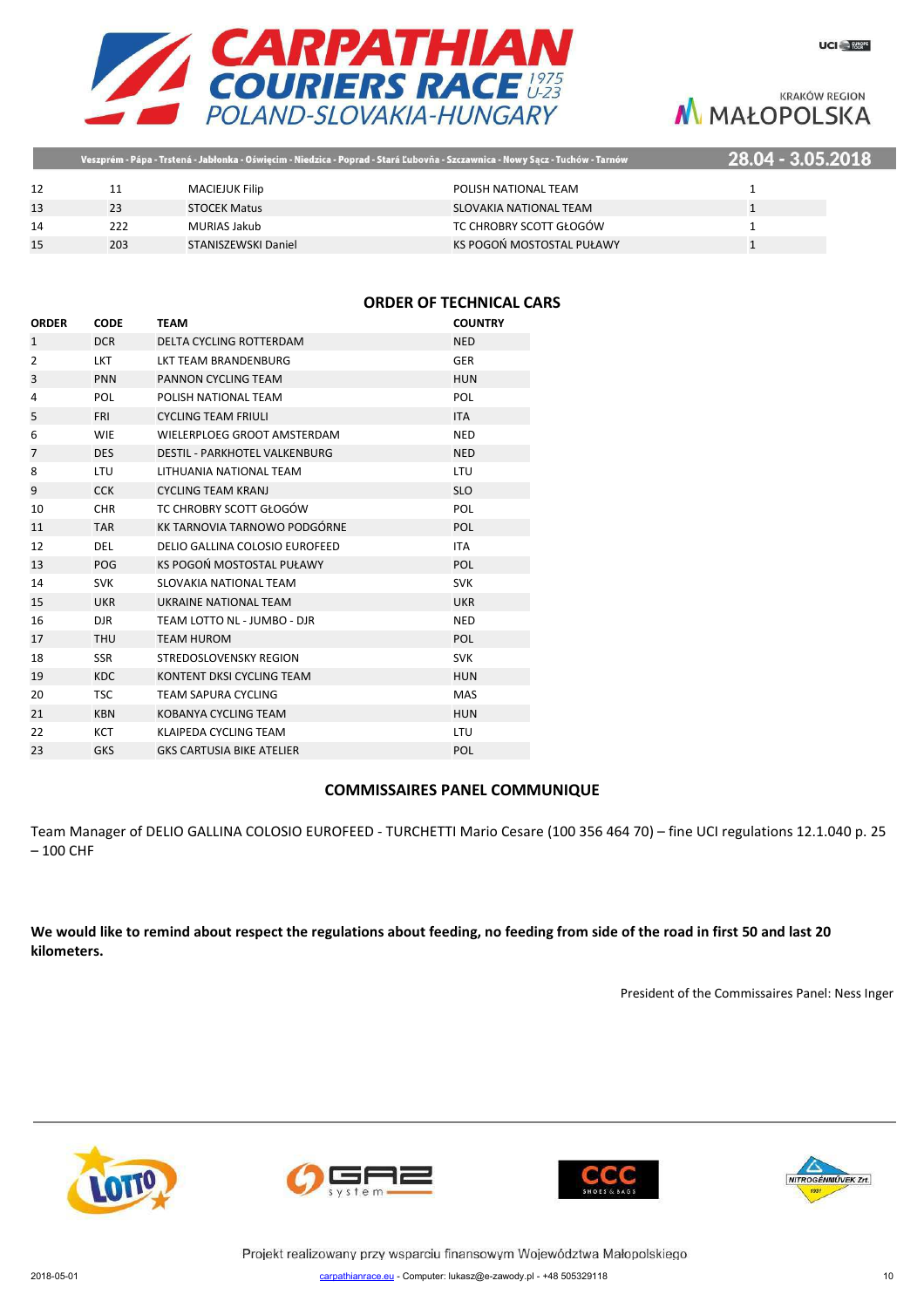

Veszprém - Pápa - Trstená - Jabłonka - Oświęcim - Niedzica - Poprad - Stará Ľubovňa - Szczawnica - Nowy Sącz - Tuchów - Tarnów

**JERSEY HOLDERS AFTER STAGE 4**

28.04 - 3.05.2018

# **INDIVIDUAL GENERAL CLASSIFICATION - white**



**POINT CLASSIFICATION - black**



**MOUNTAIN CLASSIFICATION - orange**



#### **SPRINT CLASSIFICATION - pink**



**CLASSIFICATION OF COMPETITORS 19-20 YEARS - blue**















**Bax Sjoerd (234) DELTA CYCLING ROTTERDAM**

**GAZ-SYSTEM**

**Galdoune Ahmed (152) DELIO GALLINA COLOSIO EUROFEED**

**CCC**

**Kvasina Filip (133) CYCLING TEAM KRANJ**

**MAŁOPOLSKA ORG ORGANIZACJA TURYSTYCZNA**

**Bais Mattia (1) CYCLING TEAM FRIULI**

# **NITROGENMUVEK**

**Maciejuk Filip (11) POLISH NATIONAL TEAM**



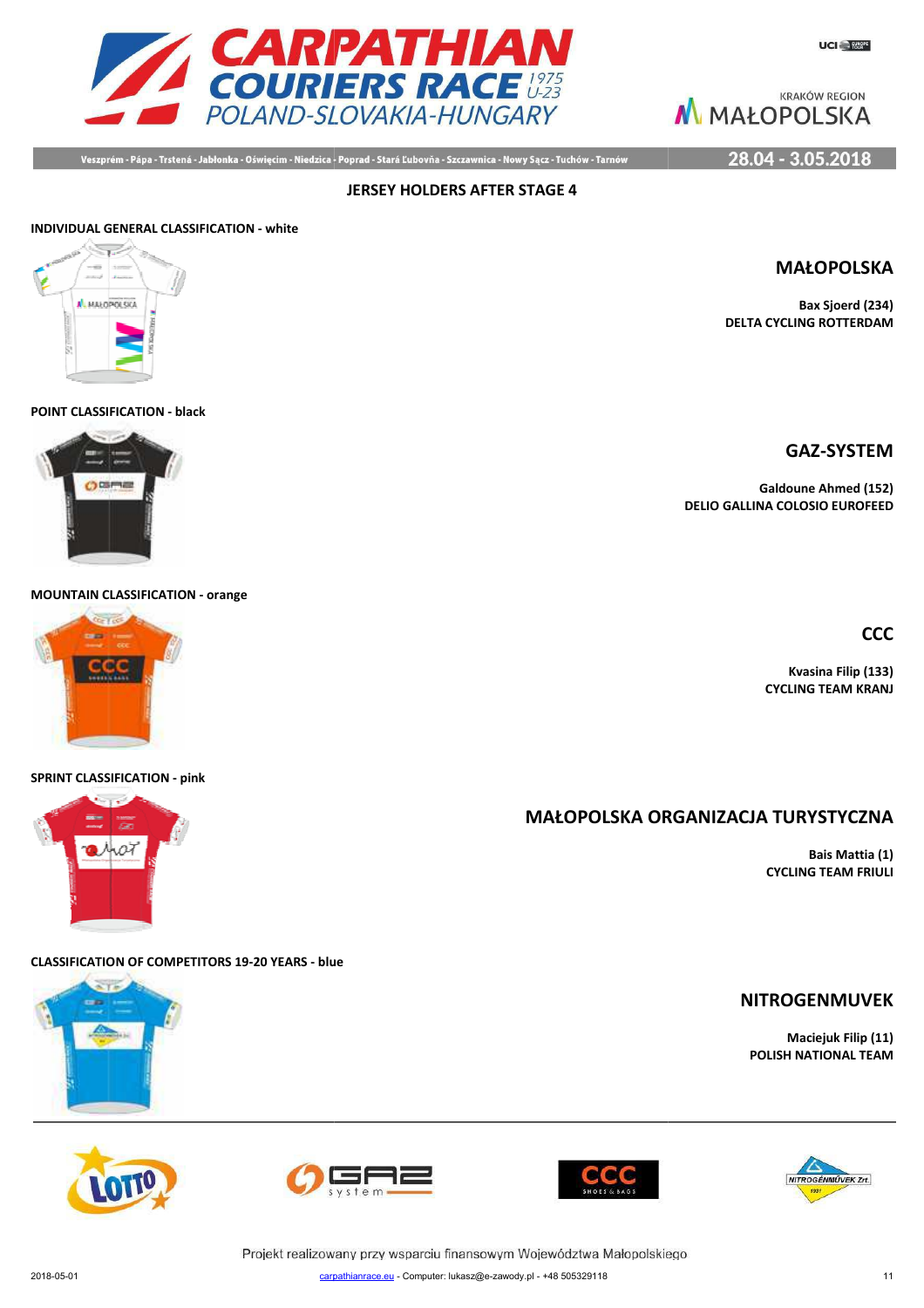



Veszprém - Pápa - Trstená - Jabłonka - Oświęcim - Niedzica - Poprad - Stará Ľubovňa - Szczawnica - Nowy Sącz - Tuchów - Tarnów

28.04 - 3.05.2018

# **RESUME CLASSIFICATIONS**

#### **INDIVIDUAL GENERAL CLASSIFICATION**

| <b>RANK</b>    | BIB          | <b>SURNAME, NAME</b>    | <b>TEAM</b> | GAP     |
|----------------|--------------|-------------------------|-------------|---------|
| 1              | 234          | <b>BAX Sjoerd</b>       | <b>DCR</b>  |         |
| $\overline{2}$ | 83           | KOCH Christian          | LKT         | $+23$   |
| 3              | 91           | <b>DINA Marton</b>      | <b>PNN</b>  | $+25$   |
| 4              | 11           | *MACIEJUK Filip         | <b>POL</b>  | $+26$   |
| 5              | 4            | *GIURIATO Alberto       | FRI         | $+30$   |
| 6              | 233          | *VAN DEN DOOL Jens      | DCR.        | $+33$   |
| 7              | 191          | <b>BURGER Sven</b>      | <b>WIE</b>  | $+48$   |
| 8              | 102          | VAN LOON Jordi          | <b>DES</b>  | $+1:03$ |
| 9              | 31           | <b>LASINIS Venantas</b> | LTU         | $+1:07$ |
| 10             | $\mathbf{1}$ | <b>BAIS Mattia</b>      | <b>FRI</b>  | $+1:34$ |
| 11             | 5            | *DONEGA Matteo          | <b>FRI</b>  | $+2:08$ |
| 12             | 13           | MAŁECKI Kamil           | POL         | $+2:09$ |
| 13             | 2            | *ORLANDI Massimo        | FRI         | $+2:12$ |
| 14             | 92           | *VALTER Attila          | <b>PNN</b>  | $+2:24$ |
| 15             | 135          | *PRIMOZIC Jaka          | <b>CCK</b>  | $+2:27$ |
| 16             | 235          | *TULNER Rens            | <b>DCR</b>  | $+2:31$ |
| 17             | 133          | *KVASINA Filip          | <b>CCK</b>  | $+2:33$ |
| 18             | 101          | *BEARD Cameron          | <b>DES</b>  | $+2:34$ |
| 19             | 15           | BOGUSŁAWSKI Marceli     | POL         | $+2:42$ |
| 20             | 12           | *TRACZ Szymon           | <b>POL</b>  | $+2:43$ |
| 21             | 224          | *JAKAŁA Jakub           | <b>CHR</b>  | $+2:47$ |
| 22             | 125          | *BURCZAK Dawid          | TAR         | $+2:48$ |
| 23             | 95           | <b>FILUTAS Viktor</b>   | PNN         | $+2:49$ |
| 24             | 103          | *DE JONG Timo           | <b>DES</b>  | $+2:49$ |
| 25             | 155          | DI FELICE Francesco     | <b>DEL</b>  | $+2:49$ |
| 26             | 201          | *PEKALA Piotr           | POG         | $+2:55$ |
| 27             | 21           | <b>BELLAN Juraj</b>     | <b>SVK</b>  | $+2:55$ |
| 28             | 43           | ROZHONIUK Andrii        | UKR         | $+3:05$ |
| 29             | 104          | *ERIKSSON Jacob         | <b>DES</b>  | $+3:05$ |
| 30             | 23           | *STOCEK Matus           | <b>SVK</b>  | $+3:06$ |
| 31             | 141          | *SINSCHEK Nils          | DJR         | $+3:07$ |
| 32             | 192          | *KRIJNSEN Jobbe         | <b>WIE</b>  | $+3:09$ |
| 33             | 84           | *TAEBLING Paul          | LKT         | $+3:09$ |
| 34             | 231          | *HOPPEZAK Vincent       | <b>DCR</b>  | $+3:15$ |
| 35             | 232          | *VAN DEN BERG Marijn    | <b>DCR</b>  | $+3:15$ |
|                |              |                         |             |         |

#### **POINT CLASSIFICATION**

| RANK | BIB          | <b>SURNAME, NAME</b>         | <b>TEAM</b> | <b>PTS</b> |
|------|--------------|------------------------------|-------------|------------|
| 1    | 152          | <b>GALDOUNE Ahmed</b>        | DEL         | 61         |
| 2    | 83           | <b>KOCH Christian</b>        | <b>LKT</b>  | 59         |
| 3    | 155          | DI FELICE Francesco          | DEL         | 57         |
| 4    | 13           | <b>MAŁECKI Kamil</b>         | <b>POL</b>  | 50         |
| 5    | 191          | <b>BURGER Sven</b>           | <b>WIE</b>  | 47         |
| 6    | 91           | <b>DINA Marton</b>           | <b>PNN</b>  | 45         |
| 7    | $\mathbf{1}$ | <b>BAIS Mattia</b>           | FRI         | 42         |
| 8    | 125          | <b>BURCZAK Dawid</b>         | <b>TAR</b>  | 40         |
| 9    | 234          | <b>BAX Sjoerd</b>            | <b>DCR</b>  | 39         |
| 10   | 71           | <b>ANIOŁKOWSKI Stanisław</b> | THU         | 34         |

#### **MOUNTAIN CLASSIFICATION**

| RANK | BIB | <b>SURNAME, NAME</b>    | TEAM       | <b>PTS</b>   |
|------|-----|-------------------------|------------|--------------|
| 1    | 133 | <b>KVASINA Filip</b>    | <b>CCK</b> | 12           |
| 2    | 1   | <b>BAIS Mattia</b>      | FRI        | 8            |
| 3    | 175 | MIGAS Dawid             | <b>GKS</b> | 8            |
| 4    | 91  | <b>DINA Marton</b>      | PNN        | 7            |
| 5    | 45  | SHCHERBAN Vladyslav     | UKR        | 4            |
| 6    | 141 | <b>SINSCHEK Nils</b>    | <b>DJR</b> | 3            |
| 7    | 31  | <b>LASINIS Venantas</b> | LTU        | 2            |
| 8    | 195 | STEINBUSCH Joep         | <b>WIE</b> | 2            |
| q    | 234 | <b>BAX Sjoerd</b>       | <b>DCR</b> | $\mathbf{1}$ |
| 10   | 11  | <b>MACIEJUK Filip</b>   | POL        | 1            |

#### **SPRINT CLASSIFICATION**

| <b>RANK</b>    | BIB | <b>SURNAME, NAME</b>    | <b>TEAM</b> | <b>PTS</b>     |
|----------------|-----|-------------------------|-------------|----------------|
| 1              | 1   | <b>BAIS Mattia</b>      | <b>FRI</b>  | 6              |
| $\overline{2}$ | 234 | <b>BAX Sjoerd</b>       | <b>DCR</b>  | 4              |
| 3              | 195 | <b>STEINBUSCH Joep</b>  | <b>WIE</b>  | 3              |
| 4              | 102 | VAN LOON Jordi          | <b>DES</b>  | 3              |
| 5              | 13  | <b>MAŁECKI Kamil</b>    | POL         | 3              |
| 6              | 155 | DI FELICE Francesco     | DEL         | 3              |
| 7              | 175 | MIGAS Dawid             | <b>GKS</b>  | 3              |
| 8              | 31  | <b>LASINIS Venantas</b> | LTU         | $\overline{2}$ |
| 9              | 141 | <b>SINSCHEK Nils</b>    | <b>DJR</b>  | $\overline{2}$ |
| 10             | 45  | SHCHERBAN Vladyslav     | UKR         | 2              |